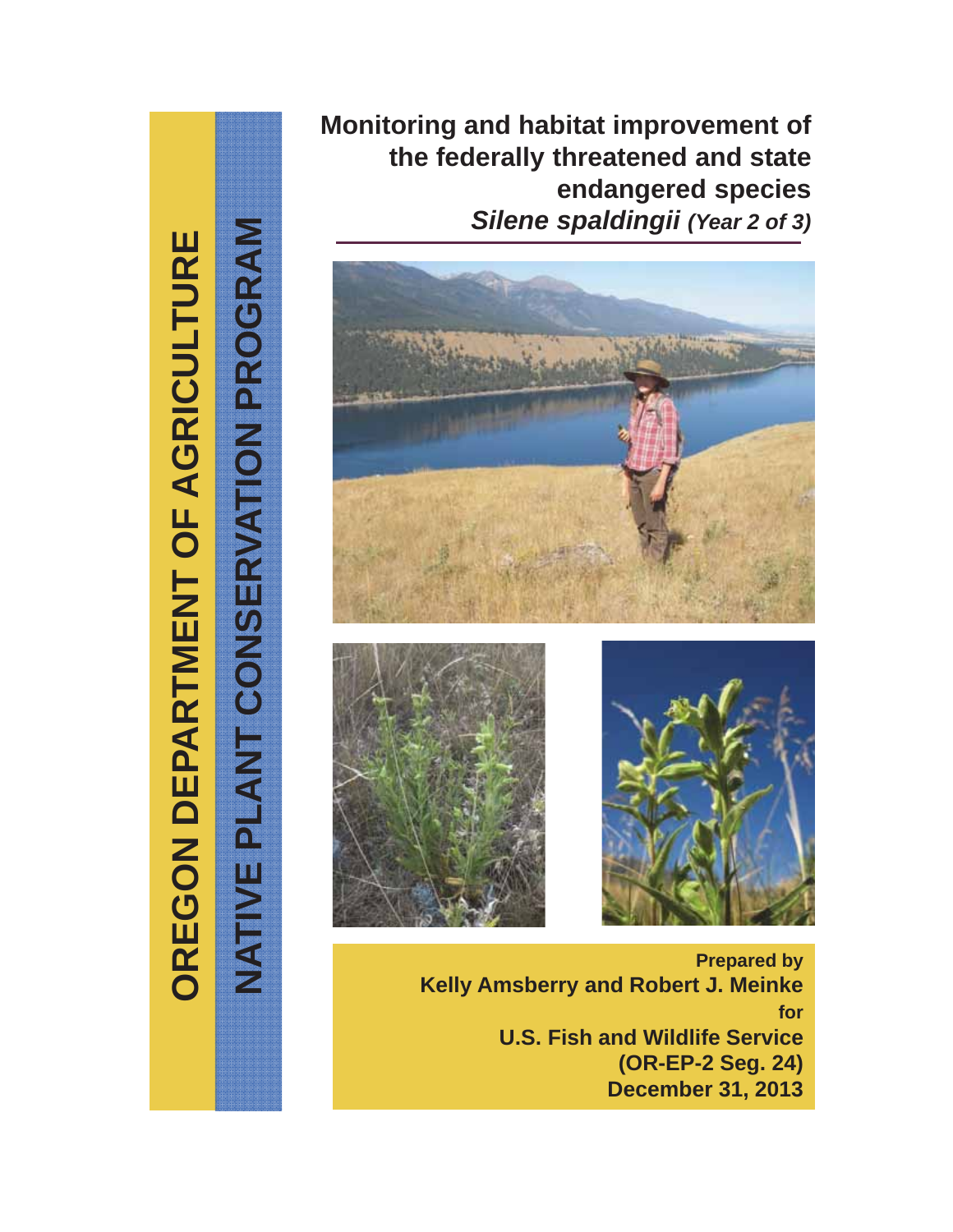| Iwetemlaykin State Heritage Site and Old Chief Joseph Gravesite (the Iwetemlaykin site) 9 |
|-------------------------------------------------------------------------------------------|
|                                                                                           |
|                                                                                           |
|                                                                                           |
|                                                                                           |
|                                                                                           |
|                                                                                           |
|                                                                                           |
|                                                                                           |

### **Contents**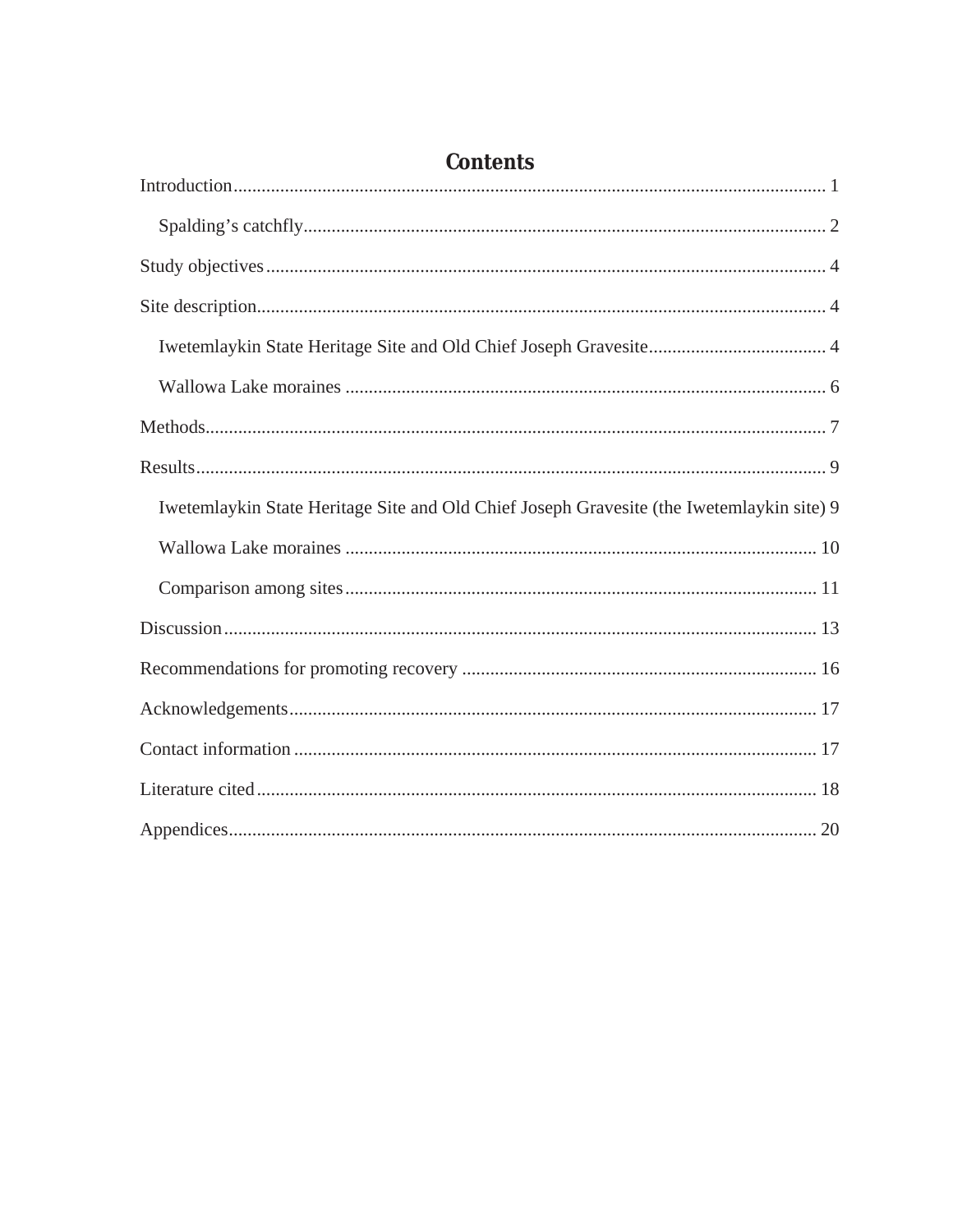# **Introduction**

The high-plateau grasslands on the eastern flanks of the Wallowa mountain range in northeastern Oregon are home to the rare plant Spalding's catchfly (*Silene spaldingii*  Caryophyllaceae). This region, including the area around Wallowa Lake, was once part of the bunchgrass grasslands that extended north and east into Idaho and Washington (Figure 1). Much of this native habitat has been fragmented and altered by invasive plant species, urbanization, agricultural land conversion, and grazing. These threats have resulted in the loss of vast portions of suitable habitat for the regionally endemic *S. spaldingii*, and a precipitous decline of the species throughout its range.



**Figure 1**. Location (red dot) of study site in the Blue Mountain Basins physiographic province in Wallowa County, Oregon.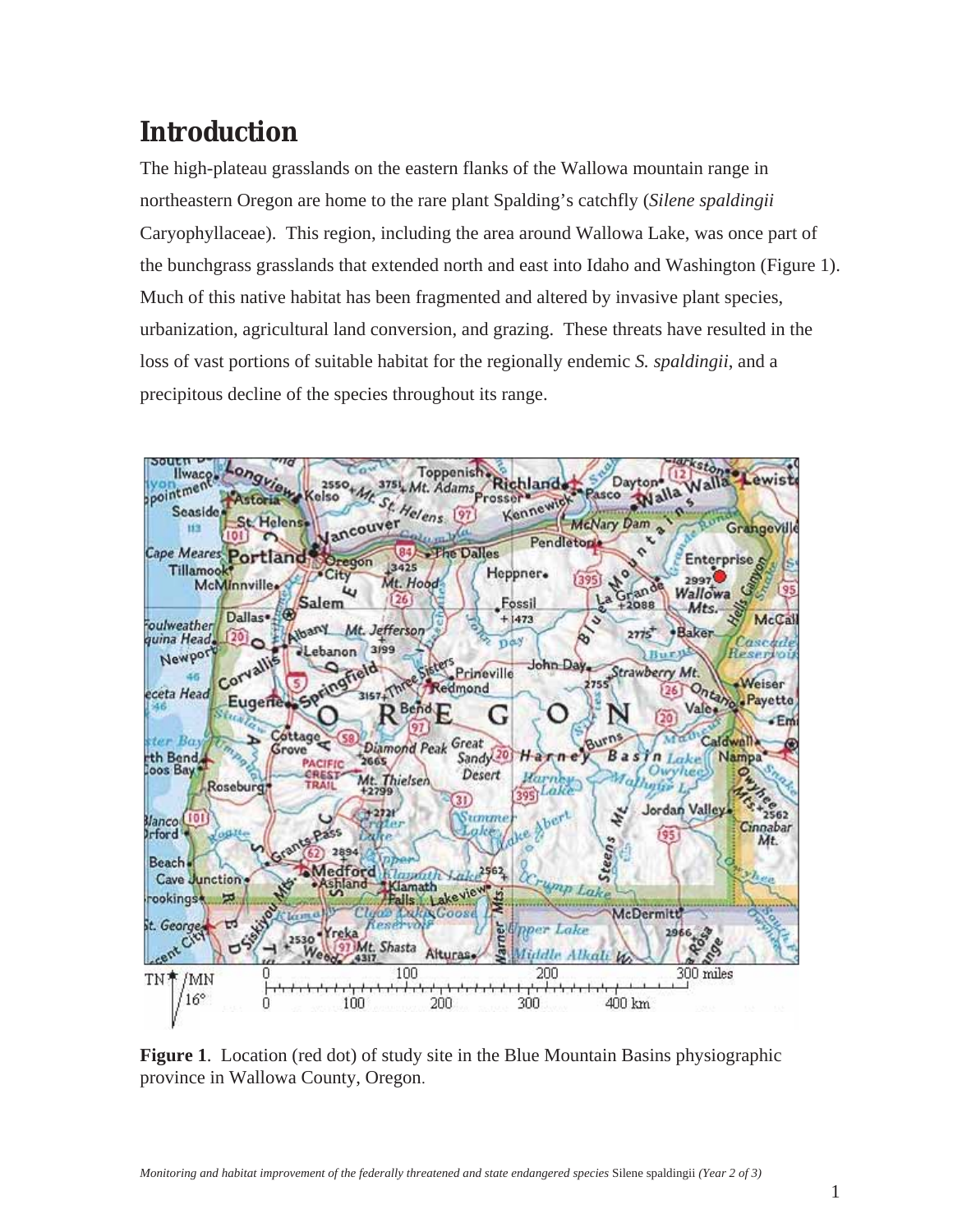#### *Spalding's catchfly*

*Silene spaldingii* is an herbaceous perennial, arising from a stout taproot and producing one to several shoots. The leaves are opposite and lanceolate, and the corollas of the flowers are greenish-white and clawed, with characteristically short extensions past the calyx (Figure 2). Flowering begins by the middle of July and can continue into October (Hill and Gray 2005). The plant's common name, catchfly, refers to the sticky glandular pubescence present on the leaves, stems and calyces. Due to this pubescence, the foliage of *S. spaldingii* is frequently covered with small flies and other insects that have been "caught" by the sticky hairs.

As of 2007, 99 known populations of *Silene spaldingii* had been documented. Of these 99 populations, 67 were composed of 100 individuals or less (U.S. Fish and Wildlife Service [USFWS] 2007). In response to the increasing potential for extinction due to habitat loss and degradation, Oregon Department of Agriculture (ODA) listed *S. spaldingii* as endangered in 1995. In 2001, USFWS provided additional protection for this species by listing it as threatened.

Plants of *Silene spaldingii* can be assigned to one of four life history stages: rosettes, vegetative (non-flowering stems), reproductive (flowering stems), and dormant individuals (Lesica and Crone 2007). Plants exhibit periods of prolonged dormancy when above-ground shoots are absent. Dormancy lasts for an average of one to two years, and sometimes as long as five years. Changes in environment and available nutrients affect



**Figure 2.** A large healthy plant of *S. spaldingii* poses against the sky.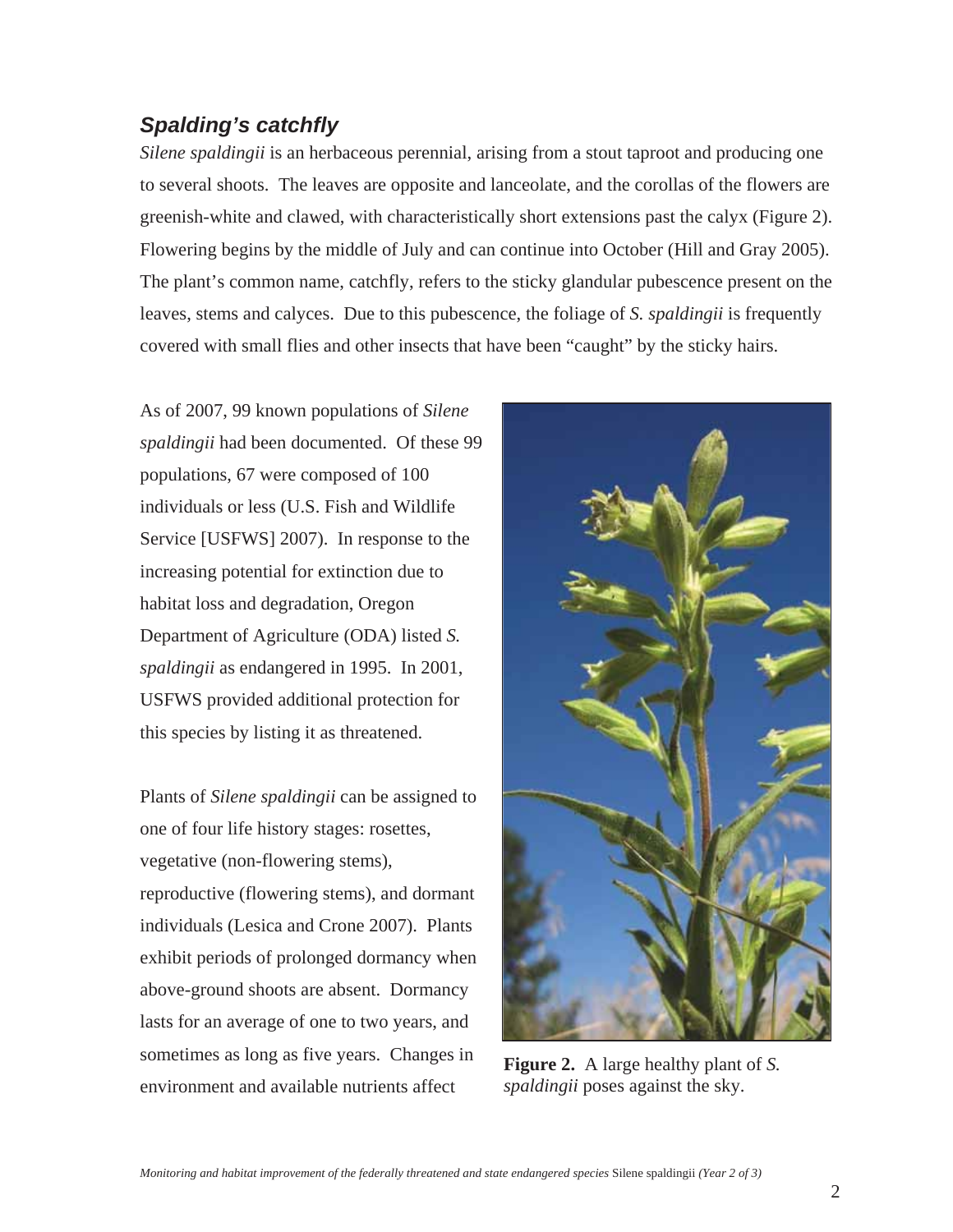the length of these periods of dormancy (Lesica 1999, Lesica and Crone 2007, Taylor et al. 2012). Due to these periods of prolonged dormancy, long term studies of extant *S. spaldingii* populations are necessary in order to accurately document and assess demographic trends. Annual population surveying and monitoring can provide data on individuals that are dormant one year, but emergent (and countable) in a subsequent year. Data on long term population size trends also provide a more accurate picture of overall population health.

 Loss of genetic fitness due to decreases in population size may affect the reproductive viability of this species (USFWS 2007). Monitoring the reproductive capacity of extant *S. spaldingii* populations helps evaluate the viability of these populations, and can identify those populations that are more likely to become extirpated due to reproductive failure.

A Recovery Plan for *Silene spaldingii* was released in 2007 (USFWS). This Plan details Recovery Actions needed to promote recovery of this species in each of five physiographic regions (including the Blue Mountains Basin region in northeastern Oregon). Actions include monitoring, surveying, invasive species control, habitat enhancement, and population creation.

Our study site at the Iwetemlaykin State Heritage Site and the Old Chief Joseph Gravesite (subsequently referred to collectively as the Iwetemlaykin site; the two specific names will be used when differentiation between the sections of the site is needed) in Wallowa County falls within the Blue Mountain Basins physiographic province. Here, bunchgrass meadows characteristic of this region have been impacted and degraded by the advent of urbanization and agriculture in the Wallowa Lake area (USFWS 2007). A population of over 50 *Silene spaldingii* individuals still extends across the site. By working to document the current status of this population, provide protocols for future monitoring, and develop methods for protecting and improving habitat quality, we will contribute to the recovery of this species in Oregon.

3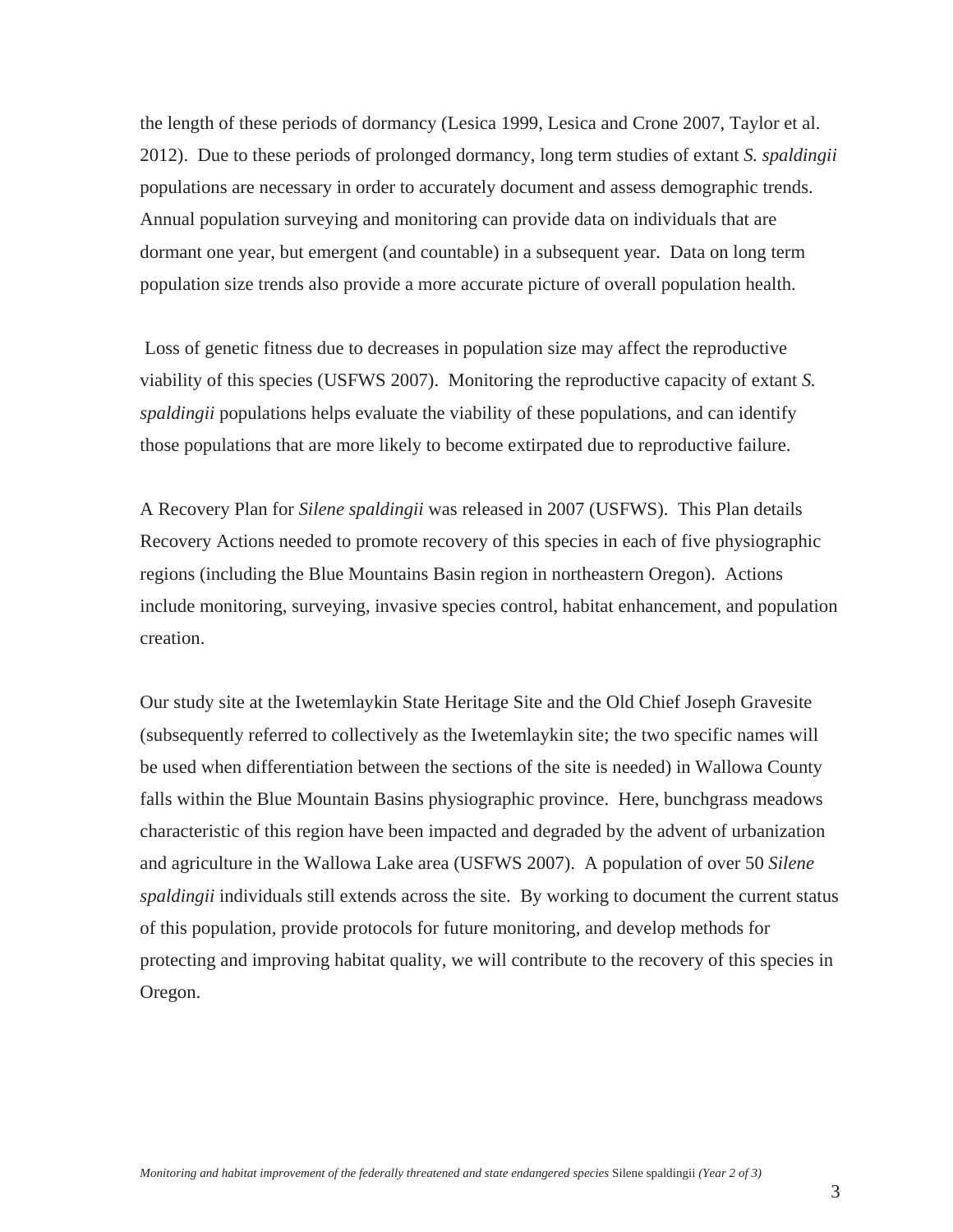## **Study objectives**

Because USFWS was interested in documenting the presence and viability of *Silene spaldingii* populations throughout the greater Wallowa Lake area (rather than focusing on completing the habitat management project at Iwetemlaykin State Heritage Site that we began in 2010), our objectives for this year were modified to meet these needs.

- **Objective 1:** Monitor previously marked plants at Iwetemlaykin State Heritage Site and the Old Chief Joseph Gravesite again this year, and survey for any additional plants that were undocumented during the 2010 survey (**Recovery Action 2.4.1**)
- **Objective 2:** Survey three privately owned sites (Lewis, Schaefer, and Yanke parcels) for previously unknown populations of *Silene spaldingii* and collect baseline demographic data on plants in these new populations (**Recovery Action 1.1.2**)

# **Site description**

#### *Iwetemlaykin State Heritage Site and Old Chief Joseph Gravesite*

The Iwetemlaykin State Heritage Site consists of rolling hills along the lower slopes of glacial moraines, which were previously dominated by native bunchgrass stands and associated indigenous herbaceous species (Figure 3). As a consequence of Euro-American settlement and years of ranching, weeds and non-native forage grasses, particularly Kentucky bluegrass (*Poa pratensis*), now cover much of the landscape. However, components of the original native plant community still exist, such as *Artemisia ludoviciana* ssp. *candicans, Koeleria cristata*, *Lithospermum ruderale* and *Rosa woodsii*.

The Iwetemlaykin State Heritage Site is a 62 acre parcel of land with cultural significance for several indigenous tribes, particularly the Nez Perce. The land was purchased from private ownership during the summer of 2007 by a coalition of the Oregon Parks and Recreation Department (OPRD), the Nez Perce Tribe, the Confederated Tribes of the Colville Reservation, the Confederated Tribes of the Umatilla Indian Reservation, and the Oregon State Parks Trust. The goal of the purchase was to improve protection of the site's natural and cultural resources, and to preserve and maintain the natural setting and overall appearance of the area. On October 10, 2009 this parcel of land was dedicated as the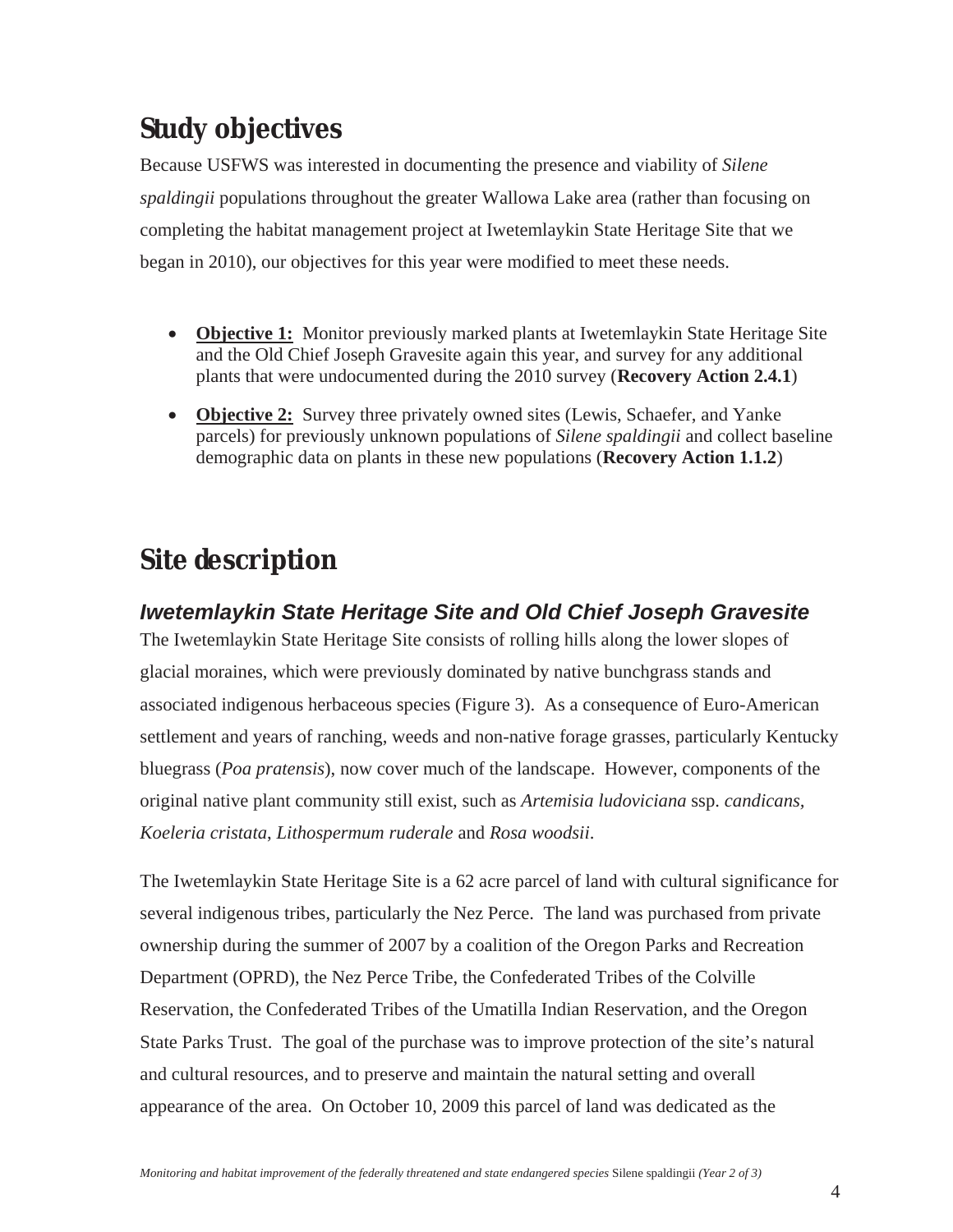

**Figure 3.** Our multi-agency survey crew combed the rolling hills of the Iwetemlaykin site and the Lewis, Schaefer, and Yanke parcels with the goal of locating previously undocumented catchfly plants.

Iwetemlaykin State Heritage Site in honor of the Nez Perce who historically inhabited the area (OPRD undated).

Bordering the Iwetemlaykin State Heritage Site on the south is the Old Chief Joseph Gravesite. This site is comprised of approximately eight acres of National Park Service (NPS) property and five acres of tribal trust land (OPRD 2008).

The *Silene spaldingii* population at the Iwetemlaykin site is part of a larger population previously reported to consist of 400-550 individuals, historically extending to neighboring hillsides and moraines on the northeastern side of Wallowa Lake. The botanist William Cusick provided the first written record of *S. spaldingii* presence here in 1898 (Oregon Biodiversity Information Center [ORBIC] 2009).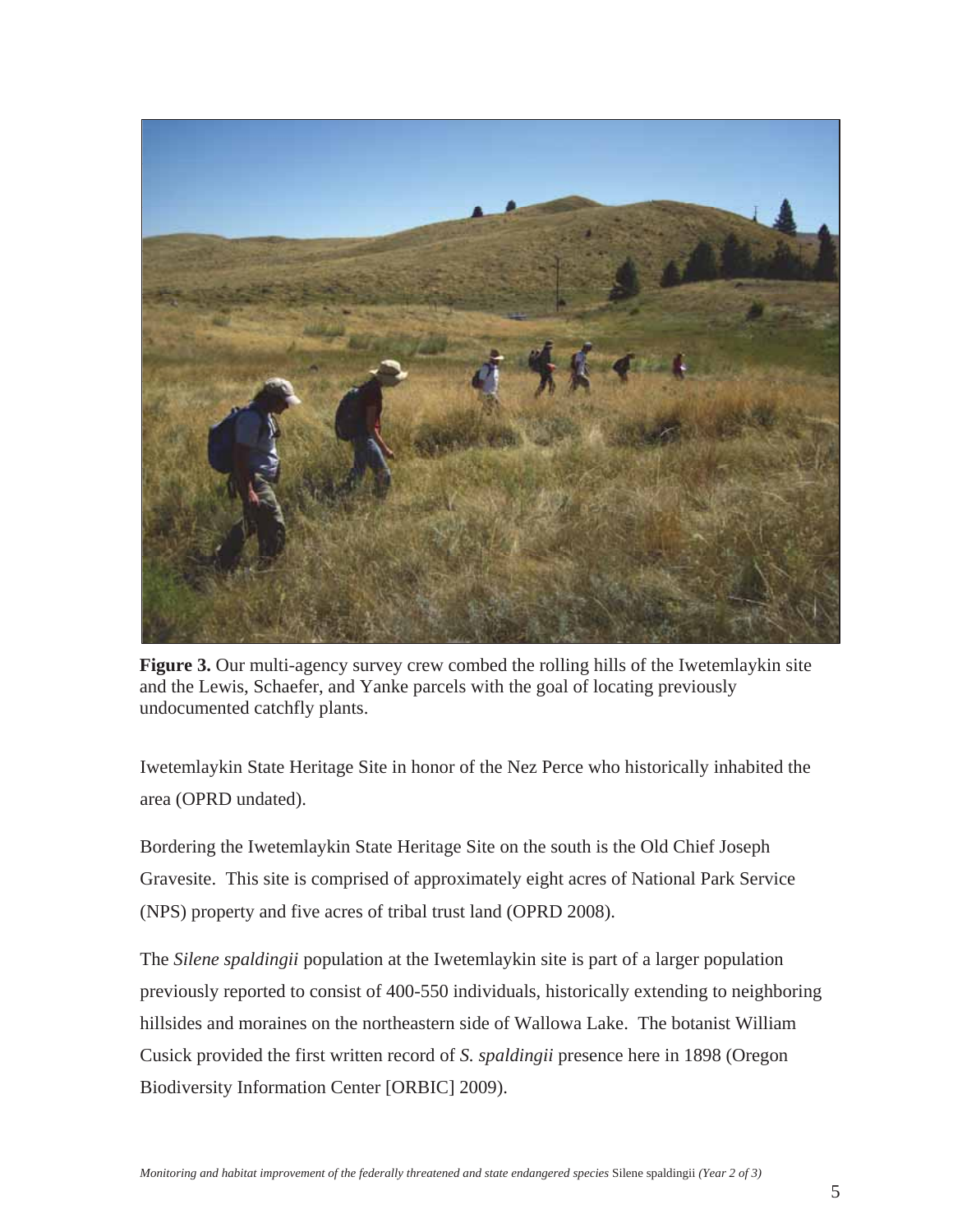#### *Wallowa Lake moraines*

Three additional areas near the Iwetemlaykin site were surveyed this year for populations of *Silene spaldingii*. These three parcels are privately owned and used as pasture for livestock. They are referred to in this study by the last name of the landowners: Lewis, Schaefer, and Yanke (Figure 4). ORBIC records and aerial photographs were used to identify the habitat within these parcels that was potentially suitable for *S. spaldingii* (ORBIC 2009).

The Lewis parcel is located directly across Highway 82 from the Iwetemlaykin State Heritage Site. The northern border of the area surveyed was defined by an irrigation canal flowing eastward. Horses grazed the parcel while the survey was conducted. Like the Yanke and Schaefer parcels, the Lewis site consists of dry, rolling slopes, but with less moisture in the gullies running between the hills than was present in the other two parcels. Invasive weeds, particularly diffuse knapweed (*Centaurea diffusa*), dominate this parcel. ORBIC records document a historic population of 400-550 plants spanning the Iwetemlaykin site and the Lewis parcel, with the majority of plants present in the privately owned Lewis site.

The Yanke parcel is the largest of the three, spanning a majority of the glacial moraine on the east side of Wallowa Lake. The Schaefer parcel is also located on the eastern moraine, with the Yanke parcel bordering it on three sides. These two parcels were surveyed at the same time, as they are separated only by cattle and elk fencing. Cattle were observed grazing here during the survey. The portions of the parcels surveyed for *Silene spaldingii* consist of dry and sometimes rocky slopes, alternating with wetter gullies. A handful of ponderosa pines (*Pinus ponderosa*) dot an otherwise open landscape. Vegetation was a mixture of both native species (such as *Artemisia ludoviciana* ssp. *candicans, Festuca idahoensis* and *Poa secunda*  ssp. *secunda*) and non-native species (*Bromus inermis*, *Poa pratensis* and *Rumex acetosella*). A population of *S. spaldingii,* consisting of two small patches, was previously documented just north of the Schaefer parcel, extending north into the area east of the Yanke parcel (ORBIC 2009). Although all apparently appropriate habitat was searched, areas within the vicinity of these previously documented populations were priorities for intense survey efforts.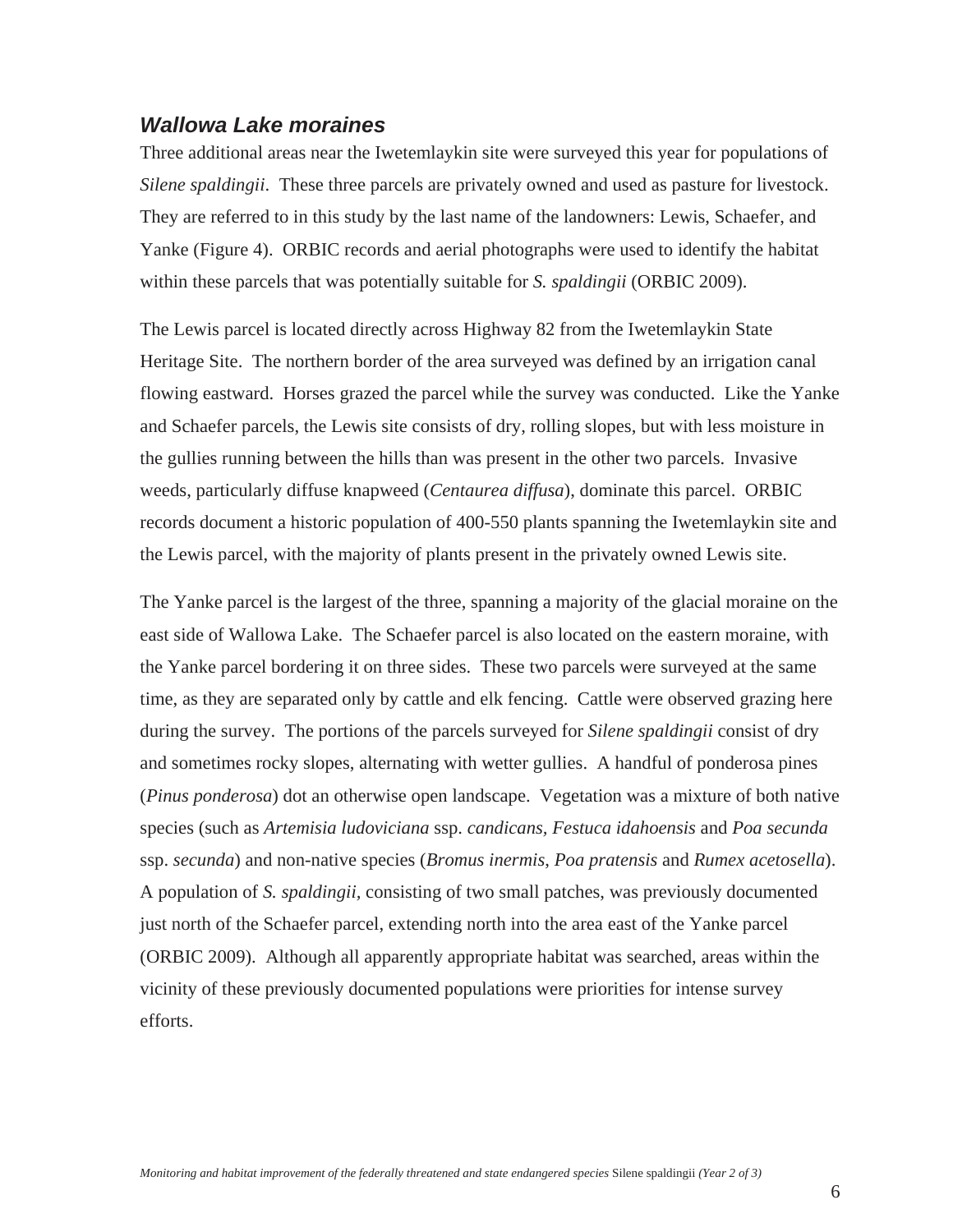

**Figure 4.** Location of all plants of *S. spaldingii* found during the 2011 survey. Electronic GPS location data available from ODA.

## **Methods**

Detailed protocols for accurately estimating the size of populations of *Silene spaldingii* in a variety of habitats have been developed (Lichthardt and Gray 2003, Hill and Gray 2005,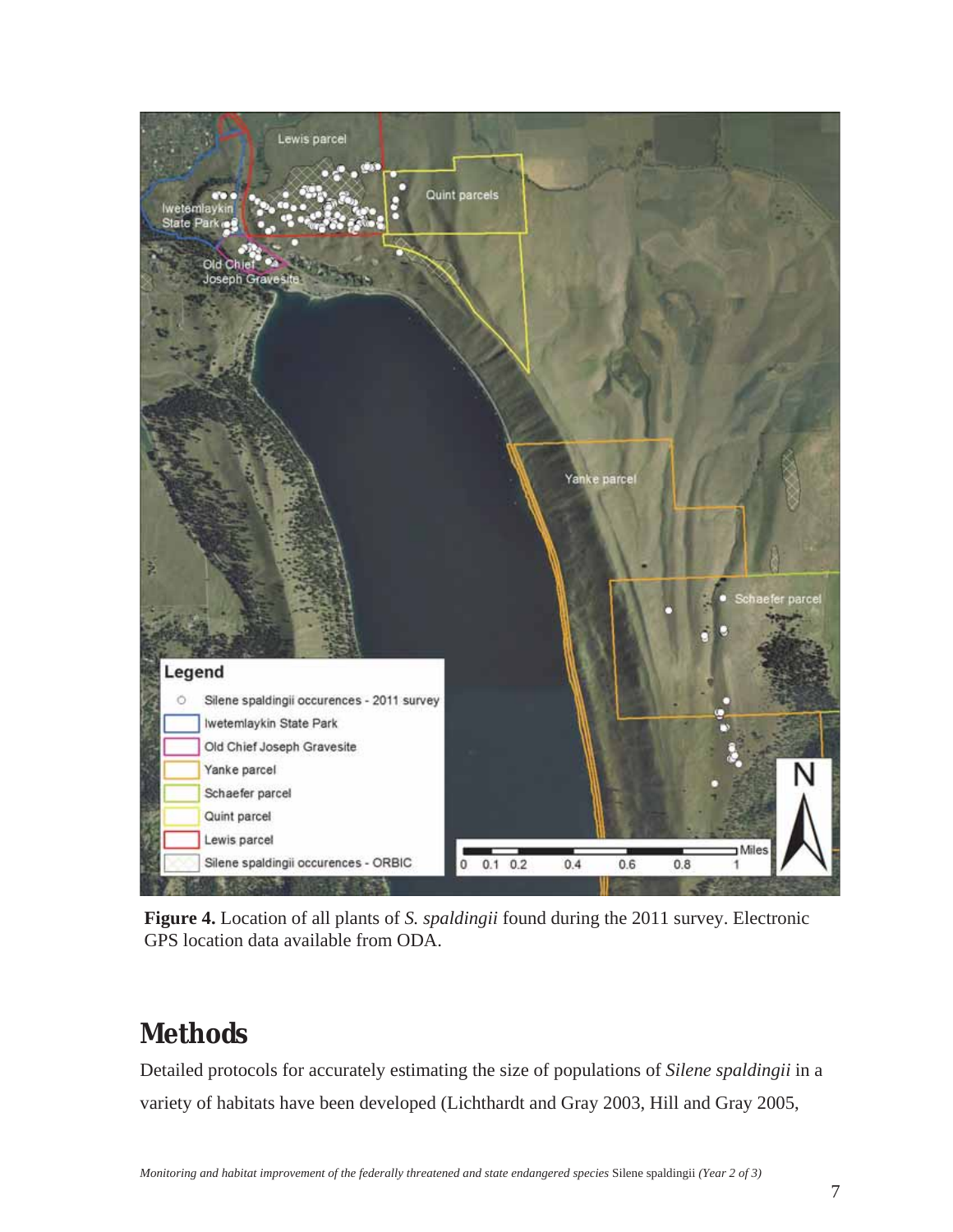Lesica and Crone 2007, Taylor et al. 2009). However, monitoring the populations at the Iwetemlaykin site and the private parcels did not require a population size estimation technique, as the small number of plants present in these sites could be censused individually.

In August of 2011, ODA staff monitored *S. spaldingii* plants at the Iwetemlaykin site with the help of staff from USFWS, NPS, OPRD, Wallow Land Trust, US Forest Service and the Nez Perce Tribe. Plants located and marked during surveys in 2010 (Elseth et al. 2012) were monitored again this year. Because prolonged dormancy is a part of the *S. spaldingii* life cycle*,* the area outside the perimeter of the previously documented population was resurveyed in order to locate any plants in these areas that were not found due to dormancy during the 2010 surveys. As in the previous survey, the location of each newly located plant was marked with a tagged aluminum pin and recorded using a GPS. Although other species of *Silene* also occur here, *S. spaldingii* is easily distinguished from these congeners by welldefined floral characteristics, as well as the distinctly glandular foliage characteristic of the rare taxon (Hitchcock and Cronquist 1973, USFWS 2007).

Data on the number of stems per plant, the number of flowers per plant (including buds and open flowers) and the number of stems experiencing herbivory were recorded for each previously and newly observed plant. Since single plants can produce multiple flowering stems, for our study emergent stems within 20 cm of one another were considered to represent one plant. Stems with more than 10% of their biomass removed were recorded as experiencing herbivory. Because rosettes are difficult to see by the August date of our study (Idaho Natural Heritage Program undated), survey and monitoring protocols focused on reproductive and vegetative plants; we did not attempt to locate rosettes.

At the request of NPS and the Nez Perce Tribe, markers installed by ODA at plants located near the Old Chief Joseph Monument were removed this year. Compass bearings and distances from landmarks within the site were recorded in order to allow easy relocation of these plants in the future. (See Appendix A for location information.)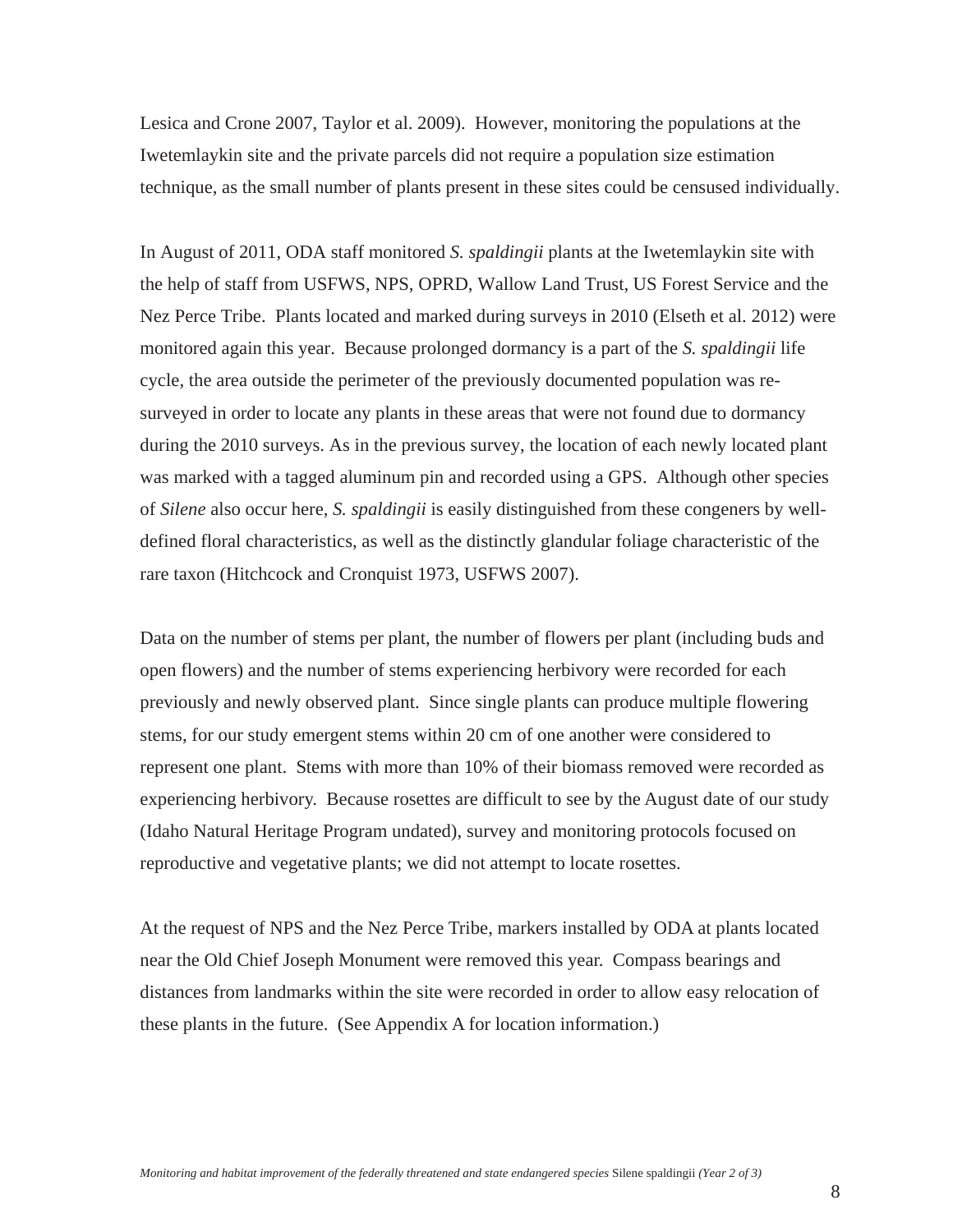Our survey of the Lewis parcel was the first since 1998 (ORBIC 2009). Although some areas of the east moraine support documented populations of this species (ORBIC 2009), no records of survey results for the Schaefer and Yanke parcels are available, and it is not known when, if ever, surveys were completed for these areas. Our survey methodology was exhaustive, with up to ten people searching parallel transects throughout each site (Figure 3).

When a plant was found within one of these parcels, a GPS point was recorded. Because these sites are privately owned, no markers were left at the plant locations. At the Yanke and Schaefer parcels, the numbers of stems, flowers, stems with herbivory, and fruits were recorded for each plant. Stem number and herbivory data were also reported for all plants found at the Lewis parcel. However, due to the large size of this population, data from a sample of 35.3% of the located plants were used to estimate flower and fruit production.

Differences among sites (and between the two years at the Iwetemlaykin site) in the number of stems produced per plant, number of flowers produced per plant, number of fruits produced per plant and number of browsed stems per plant were determined using Analysis of Variance (ANOVA) in XLStat 2013. Tukey's HSD test was used to evaluate the significance of these differences at  $p<0.05$ .

### **Results**

#### *Iwetemlaykin State Heritage Site and Old Chief Joseph Gravesite (the Iwetemlaykin site)*

At the Iwetemlaykin site, 19 additional *Silene spaldingii* plant locations were recorded this year, increasing the potential size of this population from 52 to 71 individuals. Because 27 of the 52 plants reported in 2010 were not evident in 2011 (due to death or dormancy), a total of 44 plants were monitored this year. Plants produced a mean of 1.41 stems and 17.7 flowers; 70.5% of plants produced at least one flower (Tables 1 and 2). The level of herbivory was lower than that observed in 2010, with stem or leaf removal by rodents, insects or other herbivores occurring on 18.2% of plants (compared to 30.8% in 2010). Cooler than average temperatures and very high levels of precipitation in June of 2010 (PRISM Climate Group 2013) resulted in slower than usual development of catchfly plants during the 2010 growing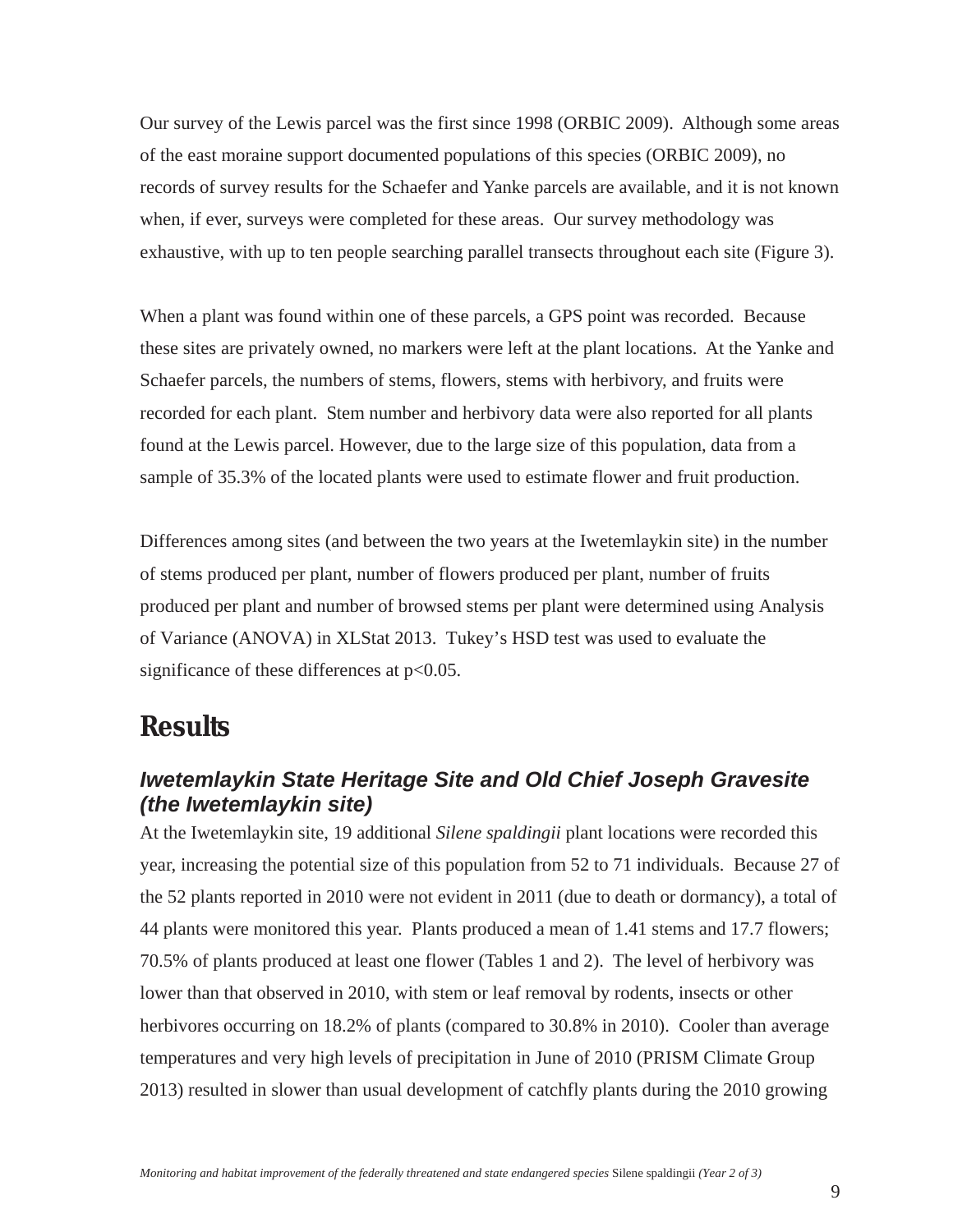season. Although flowers were counted at the early August monitoring date in 2010, many inflorescences were not fully developed, and additional monitoring in September was needed in order to accurately evaluate flower production. Monitoring at this later time also allowed for an evaluation of fruit production, and the collection of seeds for germination studies (Elseth at al. 2012). However, the difference in monitoring dates (September in 2010 and August in 2011) makes comparison of flower and fruit production data between the two years difficult.

**Table 1. Number of stems per plant, flowers per plant, fruits per plant and browsed stems per plant at the Iwetemlaykin site in 2010 and 2011.** 

|                                                                                                            | <b>Stems</b><br>2010 | <b>Stems</b><br><i>2011</i> | Flowers <sup>1</sup><br>2010 | <b>Flowers</b><br>2011 | $Friits^2$<br><i>2010</i> | <b>Browsed</b><br><i>2010</i> | <b>Browsed</b><br>2011 |  |
|------------------------------------------------------------------------------------------------------------|----------------------|-----------------------------|------------------------------|------------------------|---------------------------|-------------------------------|------------------------|--|
| <b>Mean</b>                                                                                                | 1.92                 | 1.41                        | 14.77                        | 17.73                  | 6.82                      | 0.73                          | 0.27                   |  |
| Median                                                                                                     |                      |                             | 10                           | 10                     | 3.5                       |                               |                        |  |
| Std. error                                                                                                 | 0.293                | 0.119                       | 2.420                        | 3.020                  | 1.512                     | 0.284                         | 0.110                  |  |
| Minimum                                                                                                    |                      |                             |                              |                        |                           |                               |                        |  |
| Maximum                                                                                                    |                      | 4                           | 77                           | 86                     | 64                        | 14                            |                        |  |
| <sup>1</sup> data from the September visit; $^{2}$ plants not yet in fruit during our August visit in 2011 |                      |                             |                              |                        |                           |                               |                        |  |

**Table 2. Percent of plants in three life history stages (and one browsed category) at all sites in 2011 and at the Iwetemlaykin site in 2010.** 

| <b>Site</b>       | % with $>1$ stem | % flowering | % fruiting | % browsed |
|-------------------|------------------|-------------|------------|-----------|
| Iwetemlaykin 2010 | 38.5             | $84.6^1$    | $63.5^1$   | 30.8      |
| Iwetemlaykin 2011 | 25.0             | 70.5        | 0.0        | 18.2      |
| Lewis 2011        | 51.2             | 93.0        | 0.0        | 7.5       |
| Schaefer 2011     | 27.8             | 83.3        | 0.0        | 16.7      |
| Yanke 2011        | 18.2             | 78.8        | 3.0        | 6.1       |

<sup>1</sup> data from the September visit; all other data were collected in August

#### *Wallowa Lake moraines*

 A total of 260 plants were documented during our survey of the three private parcels. On the Lewis parcel, 51.2% of the 201 *Silene spaldingii* plants located produced more than one stem (Table 2). Thirty five percent of these newly discovered plants (of which 93.0% were in flower) were monitored for flower and fruit production. Herbivory was uncommon here, with only 7.5% of plants experiencing browsing. No fruits were observed during our visit.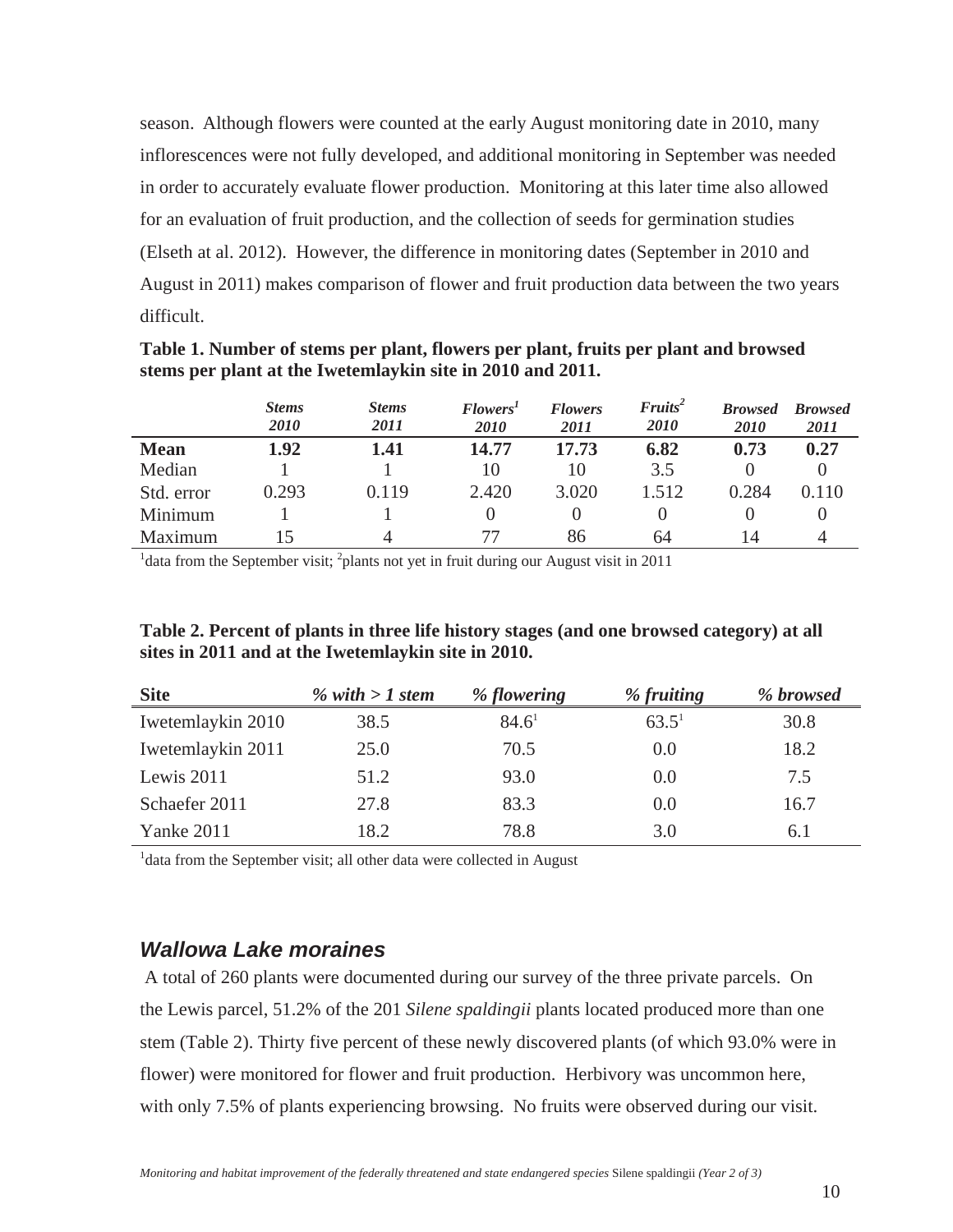The Schaefer parcel survey yielded 36 plants, 83.3% of which produced flowers, and 27.8% of which produced more than one stem (Table 2). Only 16.7% were browsed and no fruits had yet developed on any of the plants at this site at the date of our monitoring.

Thirty three plants of *Silene spaldingii* were documented on the Yanke parcel, with 78.8% of these producing flowers (Table 2). Only 18.2% of plants at this site produced more than one stem. Herbivory was uncommon here, with only 6.1% of plants experiencing browsing. Despite the early monitoring date, one fruit was observed.

#### *Comparison among sites*

The mean number of stems produced per plant differed among sites in 2011 (Figure 5), but only the difference between plants in the Lewis and Yanke parcels was significant (at p<0.05), with Lewis parcel plants producing 1.84 stems and Yanke plants producing 1.21.



**Figure 5**. Mean number of stems per plant in all sites. n=52 for Iwetemlaykin 2010, n=44 for Iwetemlaykin 2011, n=201 for Lewis, n=36 for Schaefer and n=33 for Yanke. Error bars represent 95% confidence intervals above and below means.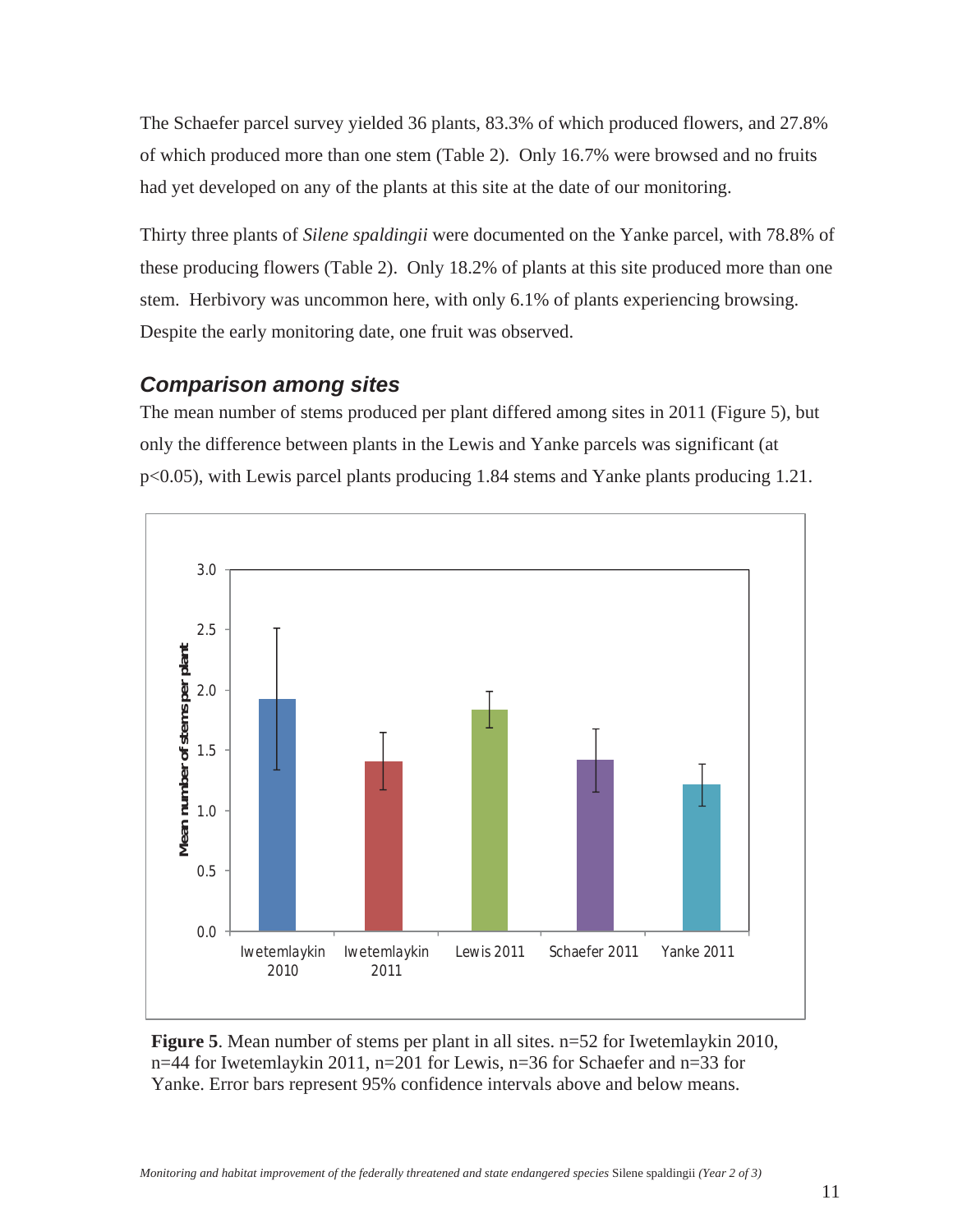The larger size of plants in the Lewis site also resulted in the production of significantly more flowers per plant  $(p<0.05)$  than were produced in any other site, (except in the Iwetemlaykin site in 2011; the difference between the 14.8 flowers per plant produced by these plants and the 25.1 produced by plants in the Lewis site was not significant at  $p<0.05$ ; Figure 6). In 2011, the mean number of browsed stems per plant ranged from 0.06 at the Yanke site to 0.27 at the Iwetemlaykin site, but differences among sites were not significant (Figure 7). However, the large number of browsed stems per plant in the Iwetemlaykin site in 2010 was significantly more than the low numbers of browsed stems per plant in the Yanke and Lewis sites (in 2011 – these sites were not visited in 2010).



**Figure 6**. Mean number of flowers per plant in all sites. n=52 for Iwetemlaykin 2010, n=44 for Iwetemlaykin 2011, n=71 for Lewis, n=36 for Schaefer and n=33 for Yanke. Error bars represent 95% confidence intervals above and below means.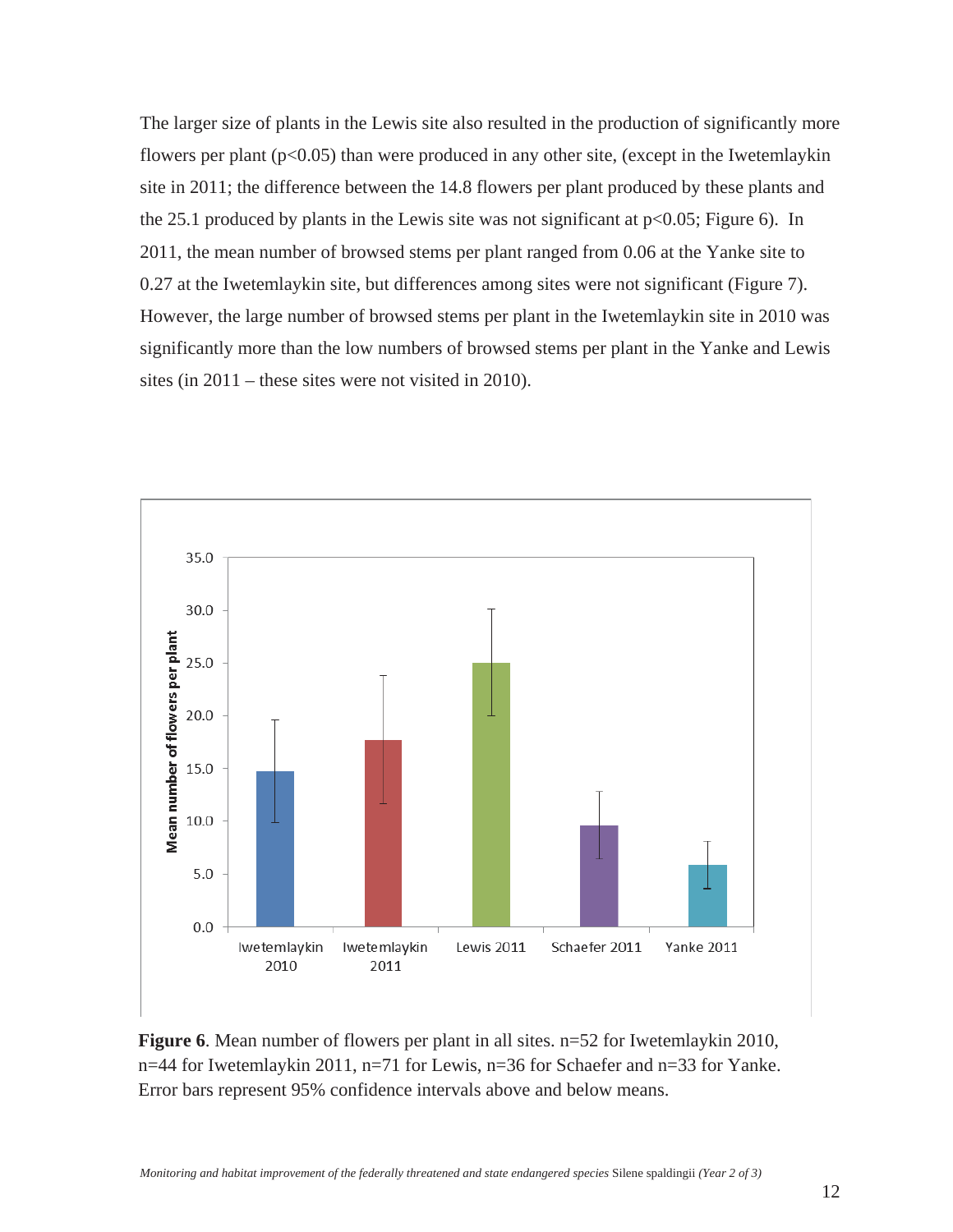



The Lewis site differed from the other sites surveyed in that catchfly plants, rather than being associated with grasses or native forbs, were scattered through a large infestation of diffuse knapweed (*Centaurea diffusa*). To help determine the extent of this infestation, a transect was set up across the site, and the presence or absence of knapweed was recorded at 49 locations. (See Appendix B for a map of this transect.) Plants of *C. diffusa* were present at 76% of these locations, and 60% of located plants were flowering (see Appendix B).

## **Discussion**

The 2011 survey of the Iwetemlaykin site increased the documented number of plants in this population. Because prolonged dormancy is a component of *S. spaldingii* life cycles (Lesica and Crone 2007), plants seen this year for the first time may have been alive but dormant during our 2010 survey. Dormancy may also explain this year's lack of emergence at plant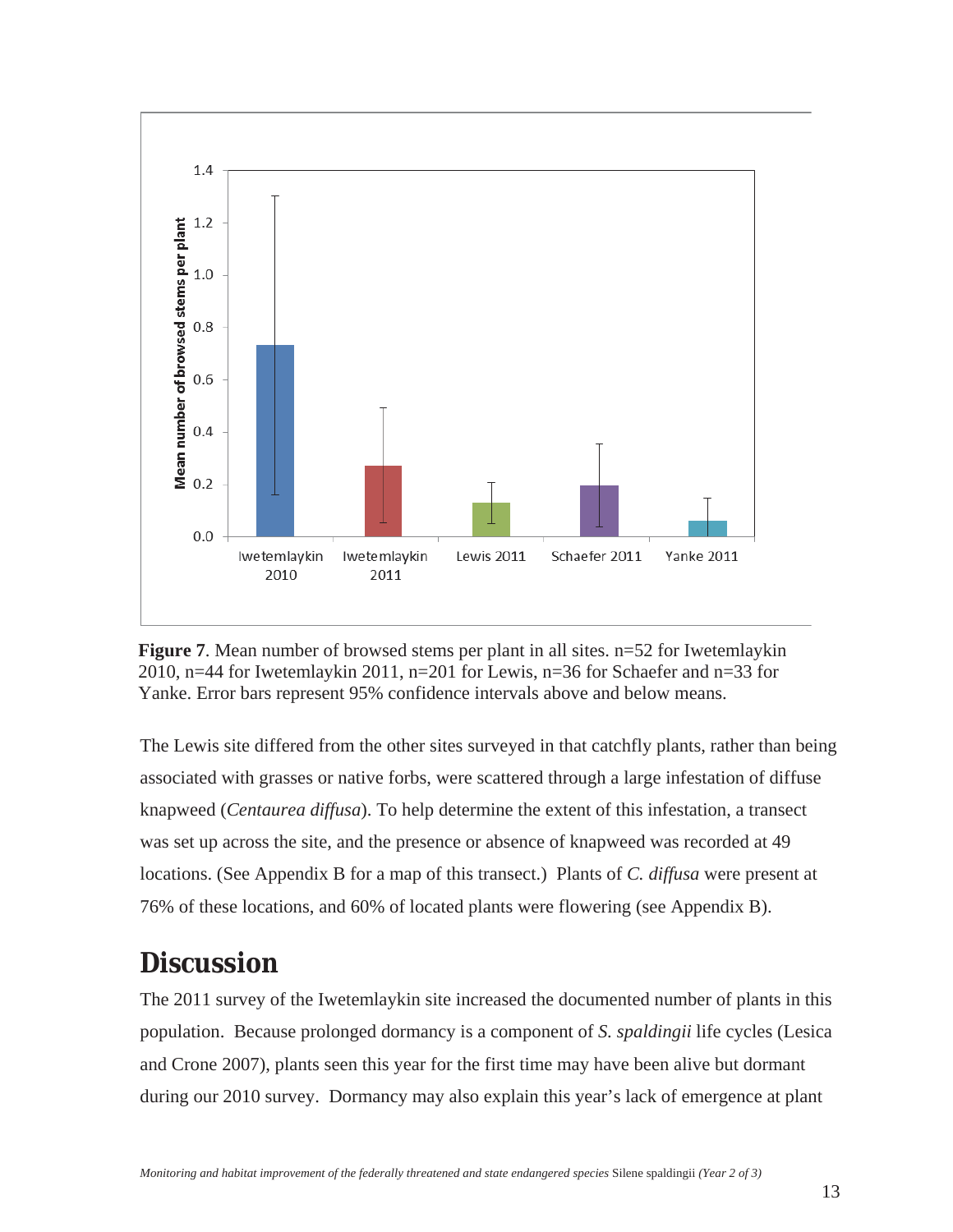markers that were occupied last year. It is also possible that markers that were recorded as unoccupied this year may mark plants that emerged as rosettes earlier this season but died back by flowering (and therefore surveying) time. In other studies, plants of *S. spaldingii* in the rosette form have been observed above ground early in the season, with dormancy of these rosettes occurring by the time other plants in the population are flowering (Idaho Natural Heritage Program undated, Hill and Gray 2005). Multiple years of surveying and monitoring are needed in order to accurately determine population size.

Browsing of plants was fairly common in the Iwetemlaykin site, and evidence of rodent activity at marked plant locations was noted during the monitoring this year. Two plant markers without emergent plants were closely associated with large, apparently recently created rodent mounds. Rodent (vole) activity was reported as a significant factor in the death of *S. spaldingii* plants in a 2008 study (Idaho Natural Heritage Program undated), and this type of disturbance could also be affecting plants at the Iwetemlaykin site. Rodents may be browsing plants to the point that they no longer have sufficient biomass to be visible (but are still alive), or may be causing mortality of the effected plants.

Browsing was less common in the other sites. The dense cover of Kentucky bluegrass at the Iwetemlaykin site may provide better cover for rodents than the sparser bunchgrass and knapweed present in the other sites. Reducing the density of this forage grass in the Iwetemlaykin site may result in a reduction in herbivore density, with a subsequent decrease in browsing. Once scheduled habitat improvements are complete, future monitoring at this site should include observations of rodent activity as well as documentation of the level of stem browsing.

Our discovery of plants of *S. spaldingii* outside of previously reported populations suggests that more undocumented sites near Wallowa Lake support this species. Additional surveys of suitable habitat will probably locate more plants. Documentation and active conservation of the populations documented by our 2011 survey, as well as additional plants found in the future, will increase population numbers range-wide and move this species toward recovery and de-listing.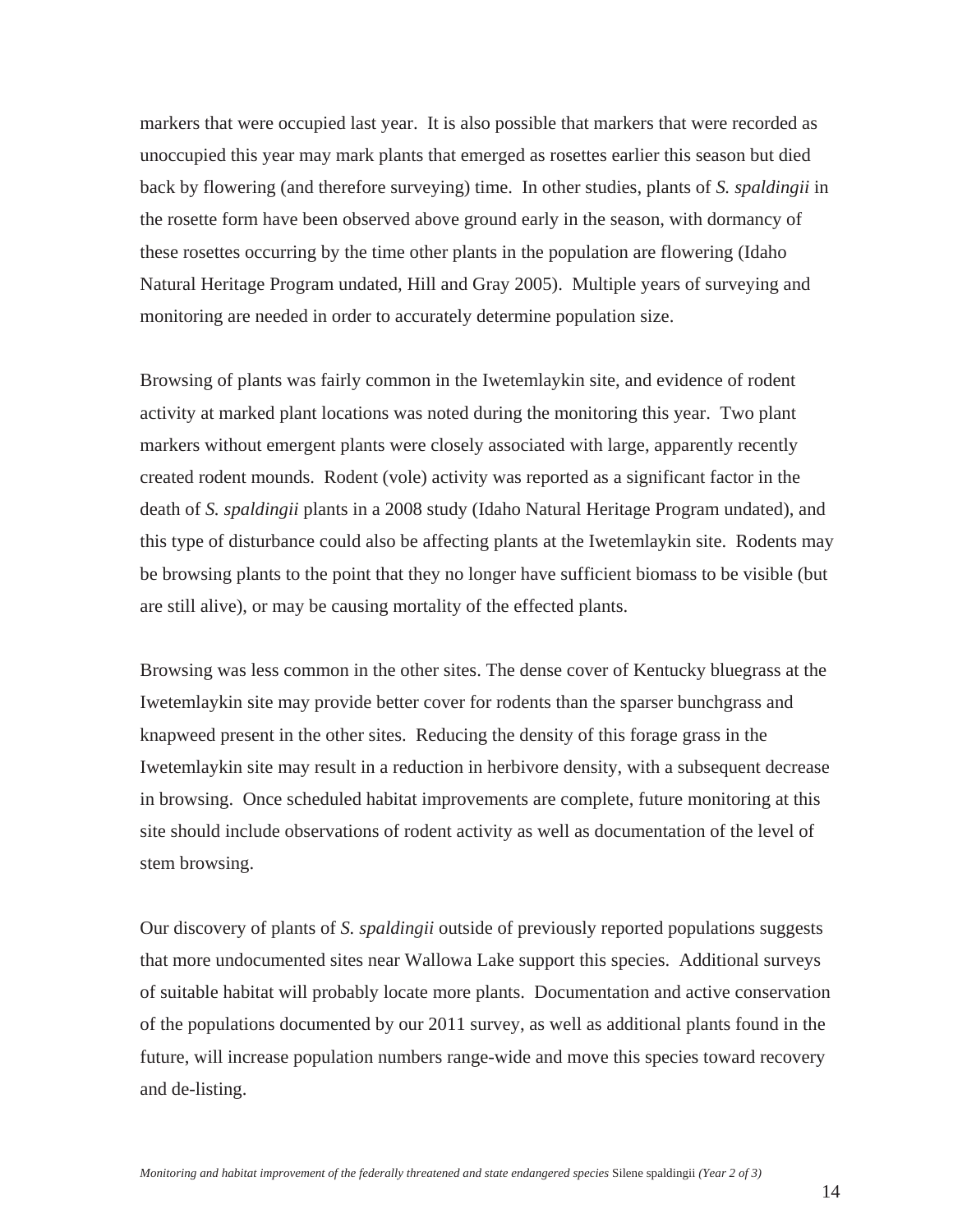The meta-population occupying the Iwetemlaykin site and Lewis parcel appears to be declining. In 1989, 400-550 plants were documented, with 500 again reported "mostly east of the road" after visits in 1997 and 1998 (ORBIC 2009). Our thorough survey in 2011 located 201 plants in the Lewis property and 57 in the Iwetemlaykin site (for a total of 258) considerably less than the totals previously observed. Because visual estimates of population size, such as those reported by ORBIC, tend to underestimate the numbers of plants present (Currin and Meinke 2013), more plants than were reported probably existed at the time of the early surveys. By contrast, our survey was completed systematically, with up to ten people thoroughly searching each site. Because our accurate survey located *fewer*, rather than *more* plants than previously reported, the decline of the Iwetemlaykin/Lewis population is likely of greater magnitude than is represented by a comparison of the reported numbers. ORBIC reports state that only four plants occurred "in the monument" in 1998, while our survey located 21 plants in the vicinity of Chief Joseph's Gravesite in 2011, corroborating our assumption that previous estimates were probably low.

Although there were fewer plants present than in past years, individuals in the Lewis site were larger than those in other sites and produced more flowers. Although seed production was not documented during our study, an estimation using previously collected data indicates that approximately 24,675 seeds were dispersed into this site in 2011 (Elseth et al. 2010, R.V. Taylor, 2012 personal communication). The large size of existing plants, in combination with high levels of seed production, suggests that seeds are not germinating, or small plants are not surviving, resulting in a demographic that is skewed toward larger, older plants (i.e. "an aging population").

ORBIC's 1997 and 1998 reports also state that the Lewis site "now has a serious outbreak of [diffuse] knapweed." Our survey documented the extent of this infestation, with knapweed plants present at 76% of points in a transect across the area occupied by *S. spaldingii*. Diffuse knapweed (*Centaurea diffusa*) inhibits seed germination and seedling growth of forage grasses (Muir and Majak 1983), and the closely related spotted knapweed (*C. maculosa*) releases chemicals that inhibit the growth of native plants and prevent germination of their seeds (Bais et al. 2002, Bais et al. 2003, Perry et al. 2005). In an Oregon study,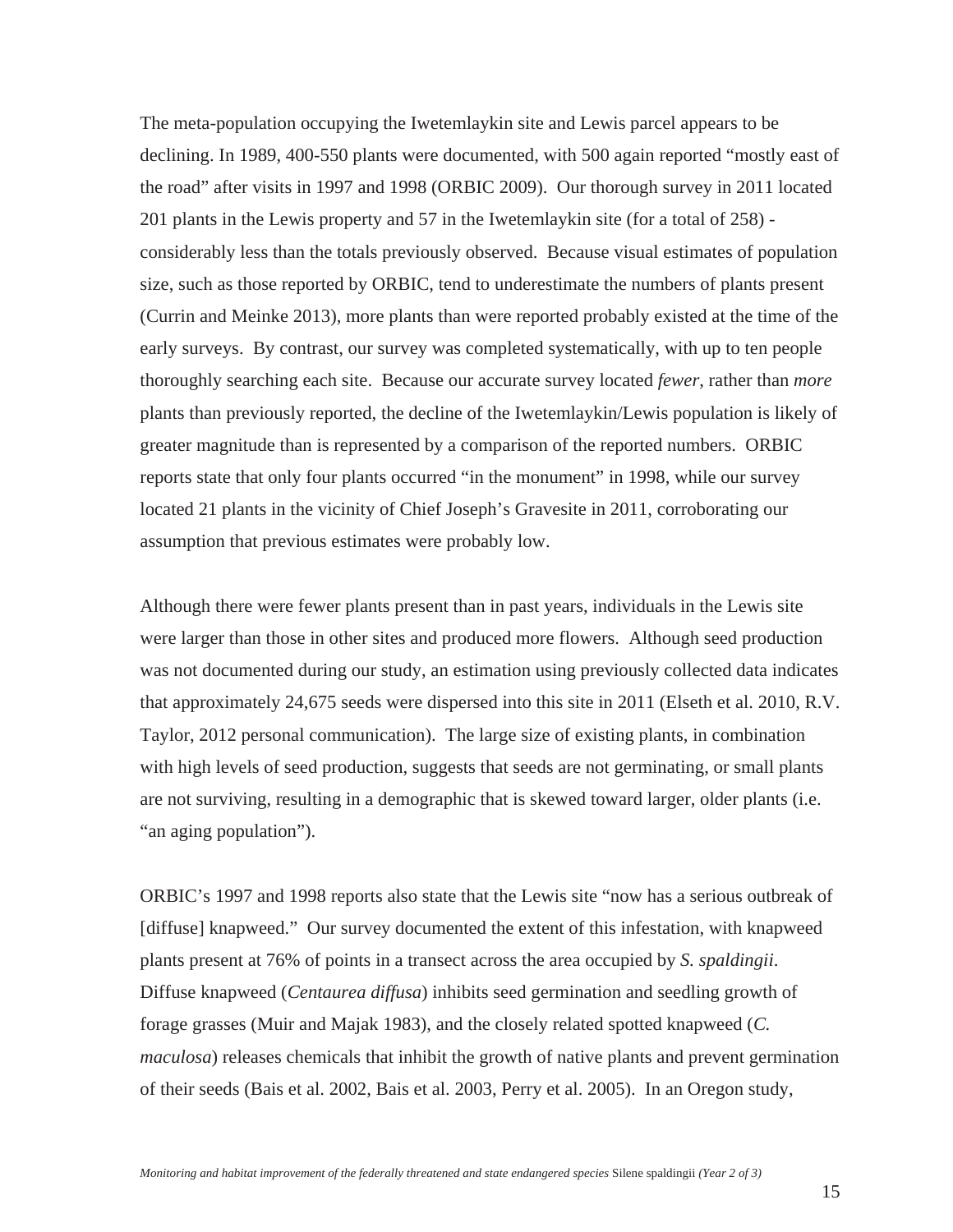allelopathic chemicals released by a non-native weed (*Mentha puligeum*) reduced the germination and growth of two rare native plants, despite vigorous competition by one exceptionally robust native (Amsberry and Meinke 2008). The knapweed infestation at the Lewis site may be preventing germination of seeds and the recruitment of seedlings, while allowing older plants to persist. As older plants die and are no new ones are recruited, population numbers dwindle, resulting in the decline we observed.

Infestations of non-native weeds are "one, if not the largest, of the threats facing [*S. spaldingii*]" (USFWS 2007). Our results suggest that weed infestations are negatively impacting populations in both the Iwetemlaykin and Lewis sites. Developing and implementing plans to treat the diffuse knapweed infestation at the Lewis property, and reduce the proliferation of Kentucky bluegrass in the Iwetemlaykin site should be priority actions for the near future.

## **Recommendations for promoting recovery**

- **•** Continue to monitor populations of *Silene spaldingii* at Iwetemlaykin State Heritage Site and Old Chief Joseph Gravesite for number of stems, number of flowers and number of browsed stems (**Recovery Action 2.4.1**).
- Complete the habitat enhancement study begun in 2010, and develop a plan for treatment of Kentucky bluegrass (*Poa pratensis*) infestations in the Iwetemlaykin State Heritage site (**Recovery Action 2.5.3**).
- Using recommendations from the habitat enhancement study, treat Kentucky bluegrass infestation and monitor for treatment efficacy (**Recovery Action 2.3.1.2**).
- Map the diffuse knapweed infestation at the Lewis site and develop a treatment plan (**Recovery Actions 2.3.1.5, 2.3.1.6**).
- Treat knapweed infestation at the Lewis site and monitor for treatment efficacy (**Recovery Action 2.3.1.2**).
- Evaluate the potential for using biocontrol agents to treat diffuse knapweed infestations at the Lewis site (**Recovery Action 2.5.3**).
- Work to ensure conservation of the Lewis, Yanke and Schaefer populations through easements, Conservation Agreements, land acquisition or other methods (**Recovery Actions 1.1.3, 2.3.3, 2.6.4, 2.7.2, 2.7.3**).
- Continue to survey areas near Wallowa Lake that are likely to support undocumented populations of *Silene spaldingii* (**Recovery Action 1.1.2**).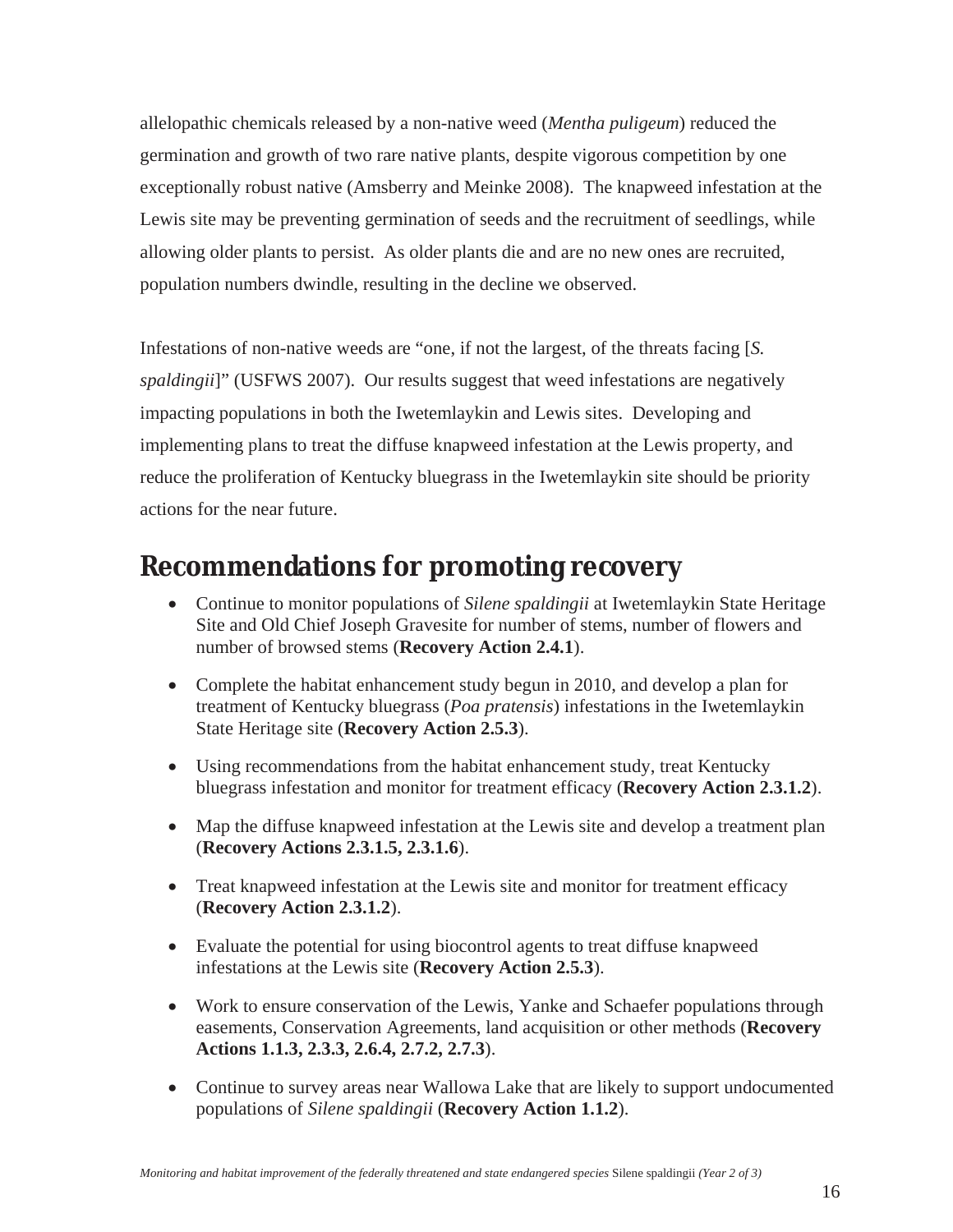## **Acknowledgements**

We would like to thank Gretchen Sausen (USFWS) for providing the initial inspiration for the project - we especially appreciate her persistent efforts to acquire funding! Thanks to the ODA field crew (Benjahmin Boschee, Alexis Brickner, Jordan Brown, Matt Groberg, Kassandra Reuss-Schmidt, Liz Thorley, Courtney Wilson and Ryan Woolverton), as well as Jerry Hustafa (USFS), James Holt (Nez Perce Tribe), Jannis Jocius (NPS) and Gretchen for their diligence in tracking down every last catchfly. Staff from Wallowa Land Trust and OPRD also participated in the survey of the moraine, and we appreciate their contributions. We especially appreciate Ryan and Jordan's expert management of GPS/GIS data and their creation of maps, as well as their willingness to take charge and get things going! Special thanks to James for sharing some great stories, and to all participants for making the project both successful and fun! Funding provided by USFWS OR-EP-2, segment 24. Photos by ODA staff.

## **Contact information**

Kelly Amsberry Native Plant Conservation Program 2082 Cordley Hall Department of Botany and Plant Pathology Oregon State University Corvallis, Oregon 97331 (541) 737-4333 amsberrk@science.oregonstate.edu

Robert J. Meinke Native Plant Conservation Program 2082 Cordley Hall Department of Botany and Plant Pathology Oregon State University Corvallis, Oregon 97331 (541) 737-2317 meinker@science.oregonstate.edu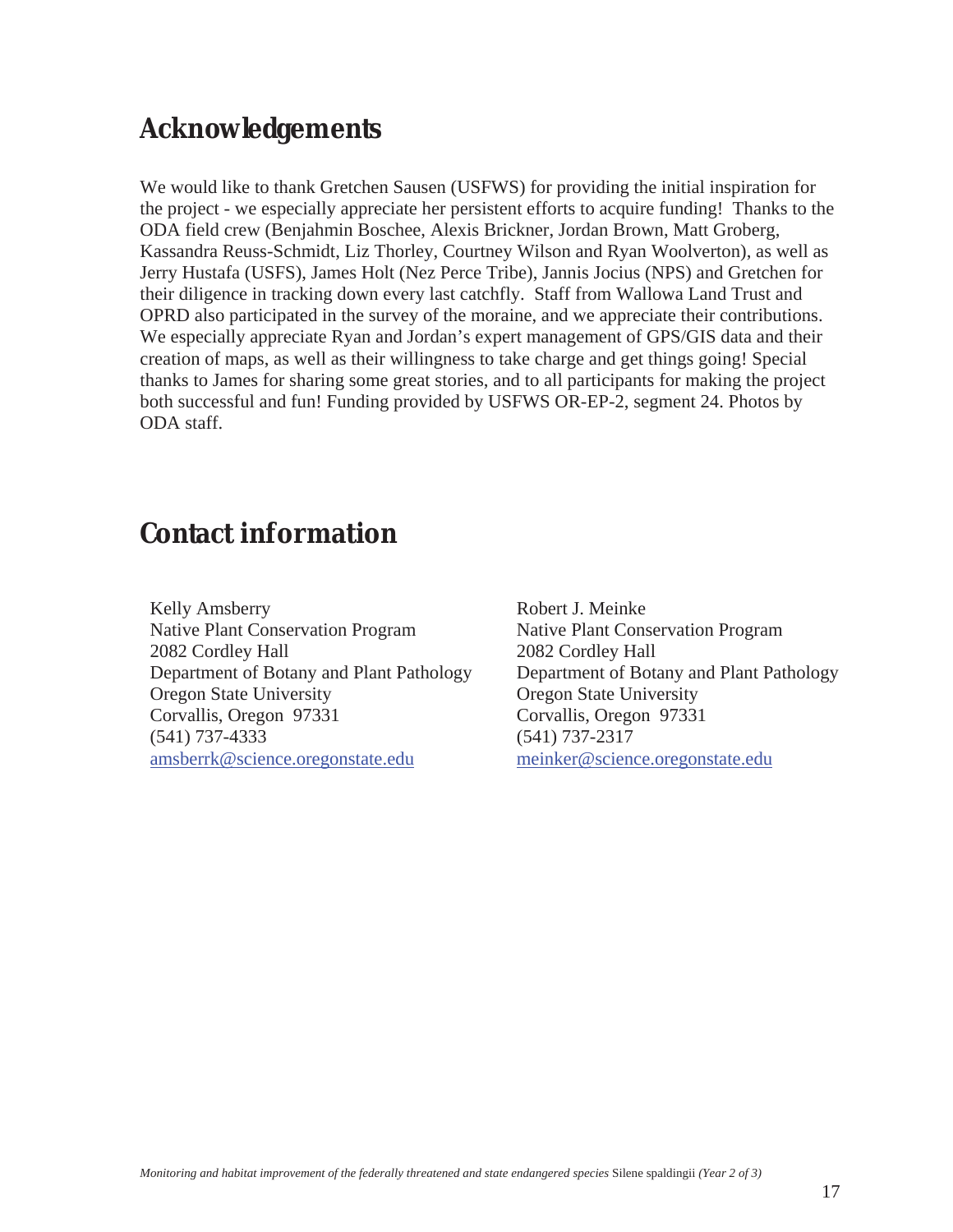## **Literature cited**

Amsberry, K. and R .J. Meinke. 2008. Evaluating allelopathic effects of pennyroyal (*Mentha pulegium*) on two native plant species. Native Plant Conservation Program, Oregon Department of Agriculture, Salem, Oregon.

Bais, H.P., T S. Walker, F.R. Stermitz, R.A. Hufbauer, and J.M. Vivanco. 2002. Enantiomeric-dependant phytotoxic and antimicrobial activity of  $(\pm)$ -catechin: A rhizosecreted racemic mixture from spotted knapweed. Plant Physiologist 128: 1173–1179.

Bais, H.P., R. Vepachedu, S. Gilroy, R.M. Callaway, and J.M. Vivanco. 2003. Allelopathy and exotic plant invasion: From molecules and genes to species interactions. Science 301: 1377–1380.

Currin, R. and R. Meinke. 2013. Developing and evaluating standardized survey, monitoring and demographic study protocols for four threatened and endangered Willamette Valley prairie species: Final report. Native Plant Conservation Program, Oregon Department of Agriculture, Salem, Oregon.

Elseth, S., E. Thorley, M. Groberg, K. Amsberry and R.J. Meinke. 2012. Monitoring and habitat improvement of the federally threatened and state endangered species *Silene spalding*ii (Year 1 of 3). Native Plant Conservation Program, Oregon Department of Agriculture, Salem, Oregon.

Hill, J. and K. Gray. 2005. Demographic monitoring of Spalding's catchfly (*Silene spaldingii*  Wats.) in Idaho canyon grasslands 2004 field season. Report prepared for U.S. Fish and Wildlife Service. Idaho Conservation Data Center, Idaho Department of Fish and Game, Boise, Idaho.

Hitchcock, C.L., and A. Cronquist. 1973. Flora of the Pacific Northwest. University of Washington Press, Seattle, Washington.

Idaho Natural Heritage Program. undated. *Silene spaldingii* (Spalding's catchfly) rosette identification handbook. Idaho Department of Fish and Game, Deary, Idaho.

Lesica, P. 1999. Effects of fire on the demography of the endangered, geophytic herb *Silene spaldingii* (Caryophyllaceae). American Journal of Botany 86: 996-1102.

Lesica P. and E.E. Crone. 2007. Causes and consequences of prolonged dormancy for an iteroparous geophyte, *Silene spaldingii*. Journal of Ecology 95: 1360-1369.

Lichthardt, J. and K. Gray. 2003. Development and implementation of a monitoring protocol for Spalding's catchfly (*Silene spaldingii*). Idaho Department of Fish and Game, Boise, Idaho.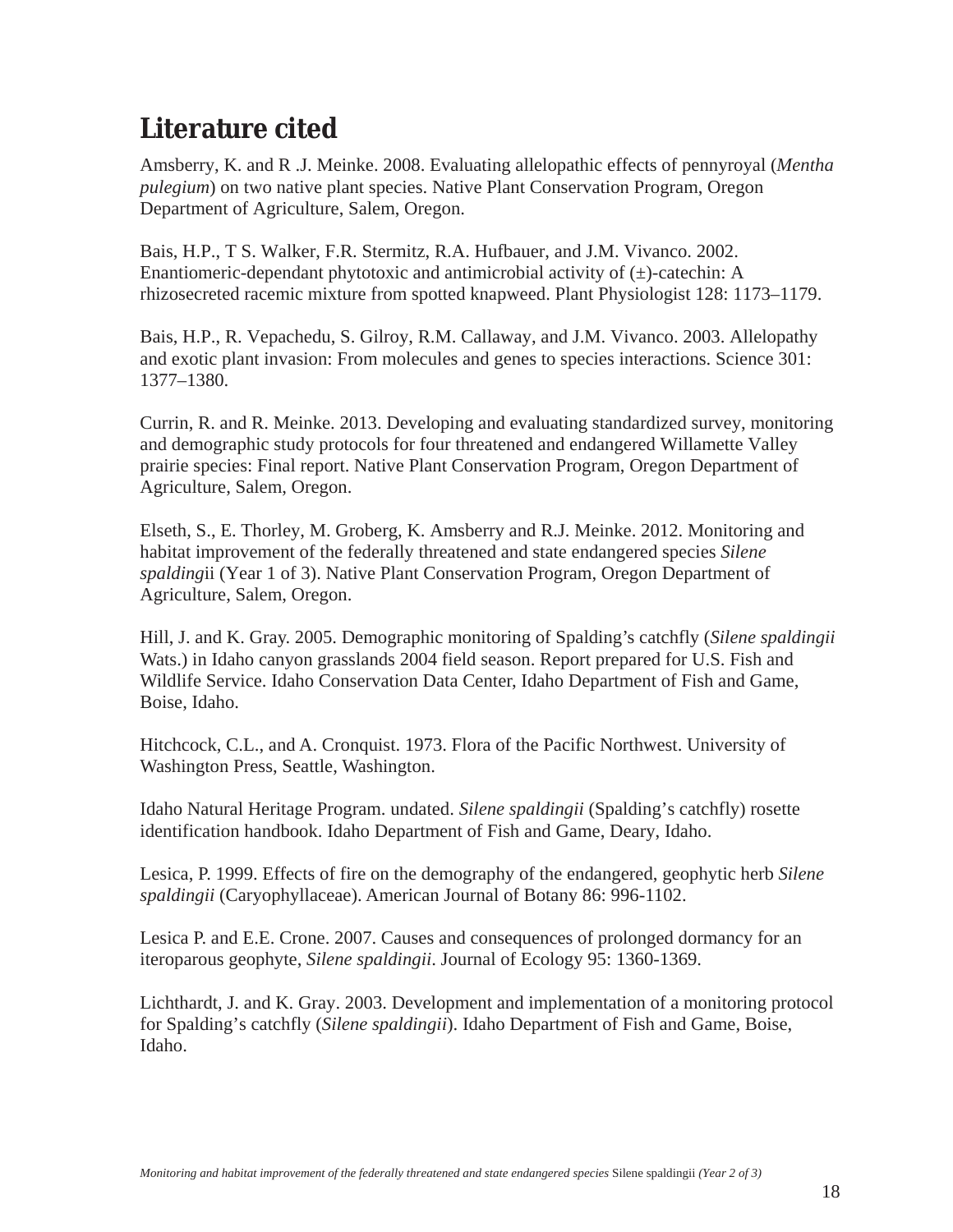Muir, A.D. and W. Majak. 1983. Allelopathic potential of diffuse knapweed (*Centaurea diffusa*) extracts. Canadian Journal of Plant Science 63: 989-996.

Oregon Biodiversity Information Center (ORBIC). 2009. Threatened, Endangered and Candidate plant species location information database. Oregon Biodiversity Information Center, Portland, Oregon.

Oregon Parks and Recreation Department (OPRD). undated. Iwetemlaykin State Heritage site. Oregon Parks and Recreation Department, Salem, Oregon. http://www.oregonstateparks.org/park 260.php accessed, May 4, 2011.

Oregon State Parks and Recreation Department (OPRD). 2008. Marr Ranch property master plan. Oregon Parks and Recreation Department, Salem, Oregon.

Perry, L.G., C. Johnson, E.R. Alford, J.M. Vivanco and M.W. Paschke, 2005. Screening of grassland plants for restoration after spotted knapweed invasion. Restoration Ecology 13: 725–735.

PRISM Climate Group. 2013. PRISM climate data. Oregon State University, Corvallis, Oregon. http://prism.oregonstate.edu/ accessed September 25, 2013.

Taylor, R.V, V. Jansen, H. Schmalz and J. Dingeldein. 2009. Mapping and monitoring Spalding's catchfly (*Silene spaldingii*) on the Zumwalt Prairie Preserve 2006-2008. The Nature Conservancy, Enterprise, Oregon.

Taylor, R.V., J. Dingeldein and H. Schmalz. 2012. Demography, phenology, and factors influencing reproduction of the rare wildflower Spalding's catchfly (*Silene spaldingii*) on the Zumwalt Prairie. The Nature Conservancy, Enterprise, Oregon.

Taylor, R.V. 2012. The Nature Conservancy, Enterprise, Oregon. E-mail to Kelly Amsberry, Oregon Department of Agriculture, Salem, Oregon, dated June 6, 2012 (subject: Lesica's *Silene* germination research)

United States Fish and Wildlife Service (USFWS). 2007. Recovery Plan for *Silene spaldingii*  (Spalding's catchfly). United States Fish and Wildlife Service, Portland, Oregon.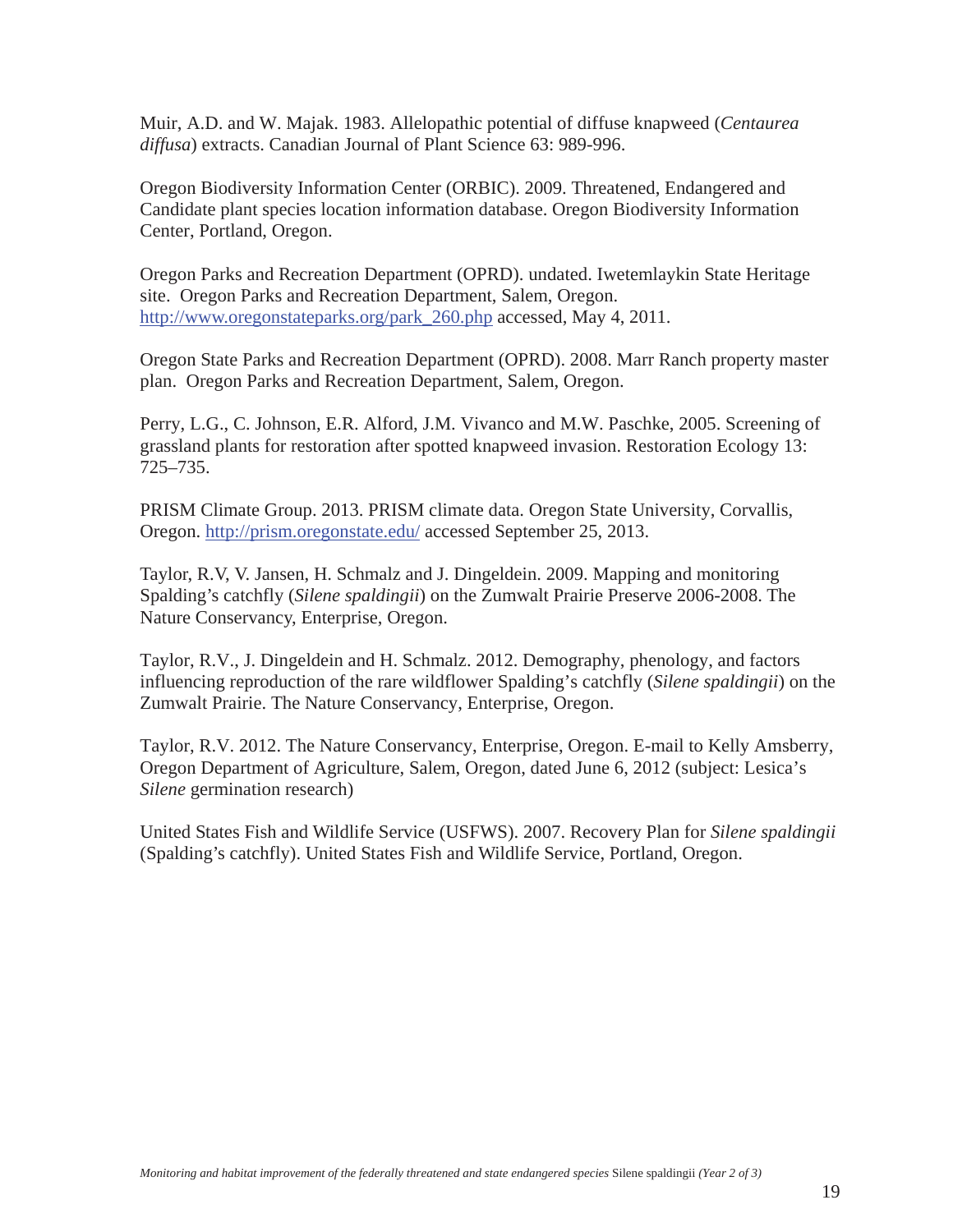**Appendices**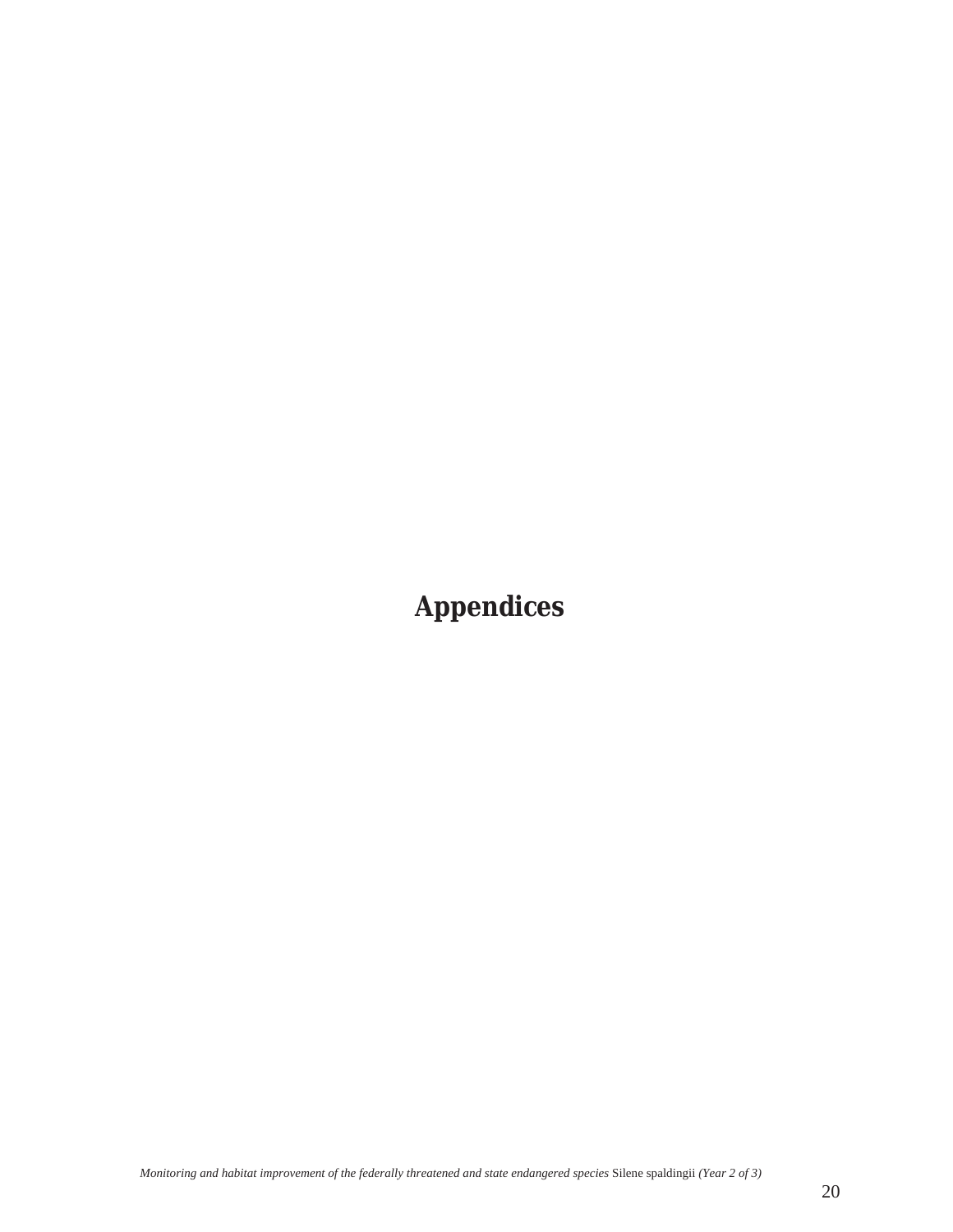### **Appendix A.**

## **Location of plants with markers removed in 2011 at Chief Joseph Gravesite**

Plant identified as **971** 35.5 m at 211ȗ from wall

Plant identified as **972** 39.6 m at 227ȗ from wall

Plant identified as **101** 25.3 m at 232ȗ from wall

Plant identified as **102** 38.4 m at 231° from wall

#### **COMPASS SET TO 17ȗ E. Declination**



Rock wall at Old Chief Joseph Gravesite, looking east from Monument. Take measurements from the raised portion at the end of the wall (white arrow).